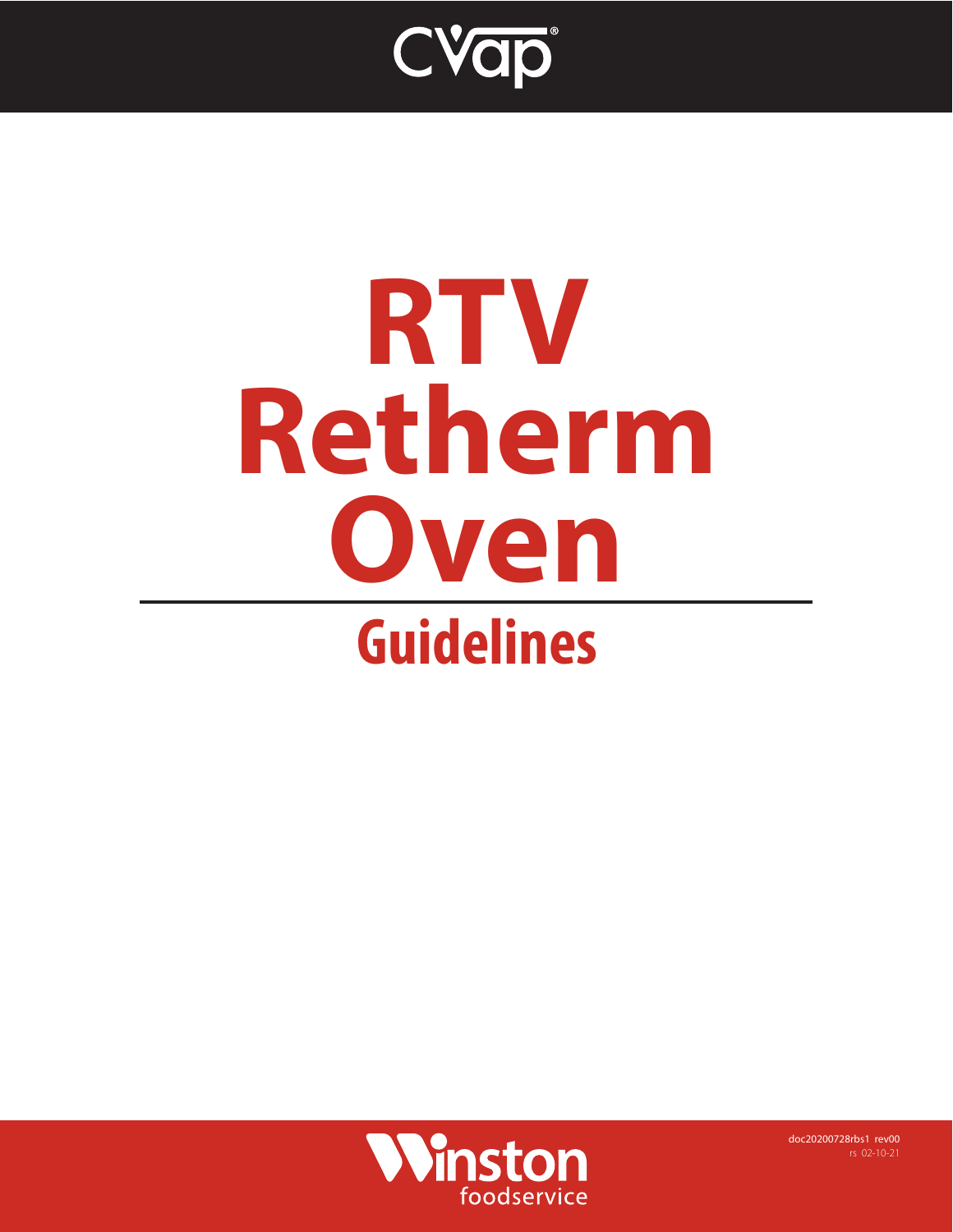#### **Table of Contents**

| <b>Definitions</b>            | 3        |
|-------------------------------|----------|
| <b>Guidelines</b>             |          |
| <b>Baking</b>                 | 4        |
| <b>Braising</b>               | $5-6$    |
| Poaching, Confit, & Steaming  |          |
| Proofing                      |          |
| Retherming                    | 8        |
| <b>Roasting/Slow Roasting</b> | $9 - 13$ |
| <b>Sous Vide</b>              | 13       |
| <b>Steaming</b>               | 14       |

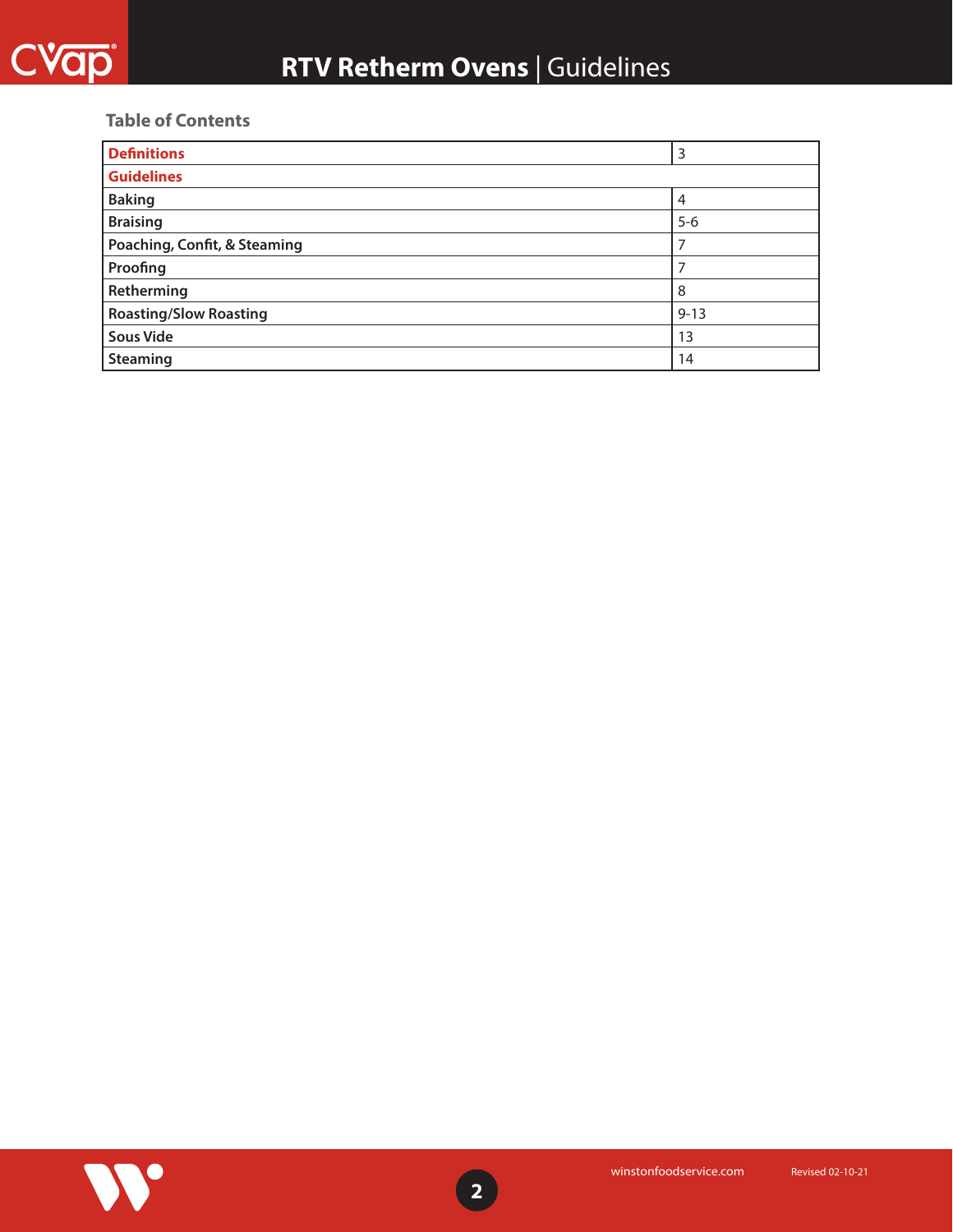<span id="page-2-0"></span>

#### **Definitions**

| <b>Baking</b>             | When utilizing a CVap® Retherm Oven to bake items that normally require water during baking pro-<br>cess, water baths are not needed. Place pans or ramekins directly on sheet pans or oven racks.                                                                                                                                                                                                                                                                                                                                                                                                                                                                                                  |
|---------------------------|-----------------------------------------------------------------------------------------------------------------------------------------------------------------------------------------------------------------------------------------------------------------------------------------------------------------------------------------------------------------------------------------------------------------------------------------------------------------------------------------------------------------------------------------------------------------------------------------------------------------------------------------------------------------------------------------------------|
| <b>Braise</b>             | Cooking in a small amount of liquid. The amount of liquid involved can vary. Some recipes call for<br>foods to be half-immersed in liquid. Other recipes call for very little liquid. Braising can be a rapid<br>process by which foods are gently simmered (short braising), just until they're cooked through.<br>Braising can also involve long, slow cooking (long braising). Foods may be browned before adding<br>the liquid. When braising, bring liquid to a simmer on stove top before placing into Retherm Oven.<br>This will help expedite the cooking cycle by one to two hours. Pans do not need to be<br>foil-covered when cooking. Four-inch (102 mm) braising pans are recommended. |
| <b>Confit</b>             | Food product is salted and slowly cooked in its own fat, or any other type of fat, such as oil. Bring<br>fat or oil to a simmer on stove top before placing into oven. Four-inch (102 mm) braising pans are<br>recommended.                                                                                                                                                                                                                                                                                                                                                                                                                                                                         |
| <b>Differential</b>       | A CVap technology term, it refers to the difference between the oven's Vapor Temperature and Air<br>Temperature settings. The greater the difference, the less moist the food's surface will be. Set a low<br>differential for moist food, or a greater differential for crisper foods.                                                                                                                                                                                                                                                                                                                                                                                                             |
| <b>High Yield Cook</b>    | A CVap cooking option that gives you the maximum possible cook yield; primarily used for large,<br>whole muscle proteins. You can enable the High Yield option after determining the cook vapor<br>temperature and cook air temperature of your program by selecting "ON."                                                                                                                                                                                                                                                                                                                                                                                                                          |
| Poach                     | Food is gently cooked, usually submerged in a seasoned and sub-simmering liquid (160-180°F (71-<br>82°C)). CVap poaching is using 0 to low differential heat, high humidity vapor to cook food.                                                                                                                                                                                                                                                                                                                                                                                                                                                                                                     |
| Proof                     | A step in the preparation of yeast bread and other baked goods where the dough is allowed to rest<br>and rise. Low, moist heat can accelerate the process.                                                                                                                                                                                                                                                                                                                                                                                                                                                                                                                                          |
| Retherming                | Rapidly elevating food product temperature from thawed or frozen state to minimum temperature<br>of 165°F (74°C).                                                                                                                                                                                                                                                                                                                                                                                                                                                                                                                                                                                   |
| <b>Slow Roasting</b>      | Cooking food in an uncovered pan, a method that will produce a browned or textured exterior while<br>maintaining a moist, juicy interior. This roasting process can be utilized for either tender or tough<br>pieces of meat. The moist environment within the CVap Retherm Oven will tenderize cuts that are<br>usually associated with braising.                                                                                                                                                                                                                                                                                                                                                  |
| <b>Sous Vide</b>          | French for "under vacuum." A method of cooking where food is traditionally placed in a plastic<br>pouch and cooked in a water bath at low temperature, using an immersion circulator. CVap<br>technology makes it possible to cook sous vide "style" with or without bags, with no loss in<br>temperature precision. Sous vide mode in a CVap cooking option and is enabled by choosing "Sous<br>Vide" on the scroll wheel under Cook Air temperature; keeping in mind that the option is offered<br>when Cook Vapor temperature is set between 90 to 150°F (91 to 150°C).                                                                                                                          |
| <b>Steam</b>              | Steam is associated as the gaseous state of water when it reaches its boiling point of 212°F (100°C).<br>CVap technology utilizes vapor "steam" that is 200°F (93°C) or less.                                                                                                                                                                                                                                                                                                                                                                                                                                                                                                                       |
| <b>Thermoisturization</b> | A term coined by Winston Shelton, it refers to the simultaneous thermalization and moisturization<br>of food. In plain English, it describes CVap technology's use of both a dry air heat and a moist vapor<br>heat to achieve perfect cooking or holding conditions for a particular food.                                                                                                                                                                                                                                                                                                                                                                                                         |
| <b>Vapor</b>              | In CVap technology, vapor refers to moist vapor heat, produced by heated water in the unit's<br>evaporator. Also refers to vapor pressure, a natural phenomenon that develops as food's moisture is<br>heated.                                                                                                                                                                                                                                                                                                                                                                                                                                                                                      |
|                           | winstonfoodservice.com<br><b>Revised 02-10-21</b>                                                                                                                                                                                                                                                                                                                                                                                                                                                                                                                                                                                                                                                   |

**3**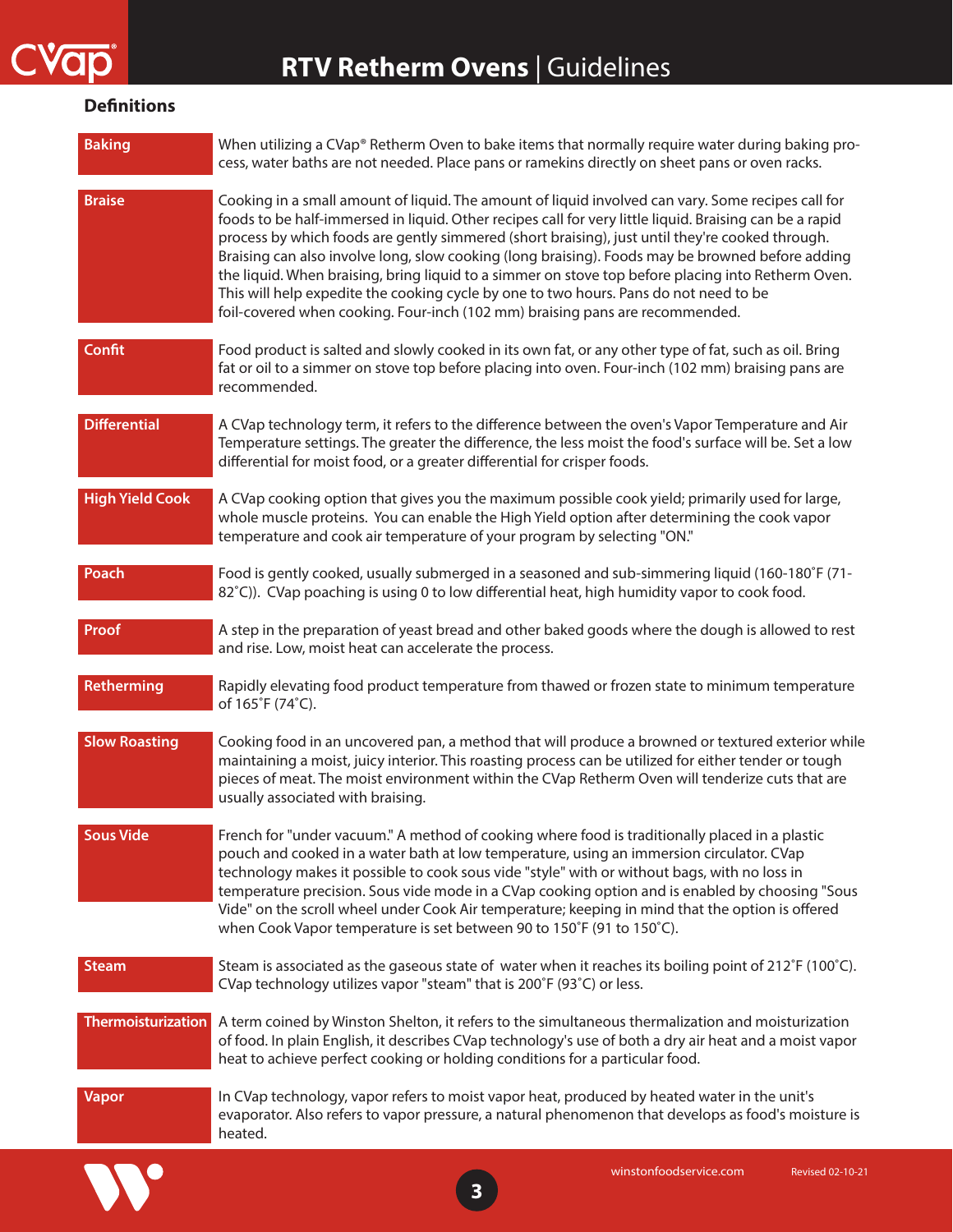<span id="page-3-0"></span>

|  | <b>Baking Guidelines</b> |
|--|--------------------------|
|--|--------------------------|

| <b>Baking</b>            | <b>Individual</b><br><b>Product</b><br><b>Weight</b> | <b>Cook</b><br><b>Time</b> | <b>Cook</b><br><b>Vapor</b><br><b>Temp</b> | <b>Cook</b><br>Air<br><b>Temp</b> | <b>Convc</b><br>Fan* | <b>High</b><br>Yield | <b>Hold</b><br><b>Vapor</b><br><b>Temp</b> | <b>Hold</b><br><b>Air</b><br><b>Temp</b> |
|--------------------------|------------------------------------------------------|----------------------------|--------------------------------------------|-----------------------------------|----------------------|----------------------|--------------------------------------------|------------------------------------------|
| <b>Bread Pudding</b>     |                                                      |                            |                                            |                                   |                      |                      |                                            |                                          |
| Hotel Pan, Full          |                                                      | :45-1 hr                   | 190-200°F<br>88-93°C                       | 220-300°F<br>104-149°C            | On                   | Off                  | 190-200°F<br>88-93°C                       | 192-205°F<br>89-96°C                     |
| Hotel Pan, Half          |                                                      | $:30-40$<br>mins           | 190-200°F<br>88-93°C                       | 220-300°F<br>104-149°C            | On                   | Off                  | 190-200°F<br>88-93°C                       | 192-205°F<br>89-96°C                     |
| Ramekins                 | $2-4$ oz                                             | $:15 - 20$<br>mins         | 190-200°F<br>88-93°C                       | 220-300°F<br>104-149°C            | On                   | Off                  | 190-200°F<br>88-93°C                       | 192-205°F<br>89-96°C                     |
| <b>Brownie</b>           |                                                      | :30-1 hr                   | 150-200°F<br>66-93°C                       | 250-350°F<br>121-177°C            | On                   | Off                  | 150-200°F<br>66-93°C                       | 152-205°F<br>67-96°C                     |
| Cheesecake               |                                                      | :45-1 hr                   | 190-200°F<br>88-93°C                       | 190-220°F<br>80-104°C             | On                   | Off                  | 180-190°F<br>82-88°C                       | 182-195°F<br>83-91°C                     |
| <b>Cornbread Muffins</b> |                                                      |                            | 180-200°F<br>82-93°C                       | 280-325°F<br>138-163°C            | On                   | Off                  | 180-200°F<br>82-93°C                       | 182-205°F<br>83-96°C                     |
| Hotel Pan, Full          |                                                      | :45-1 hr                   | 180-200°F<br>82-93°C                       | 280-325°F<br>138-163°C            | On                   | Off                  | 180-200°F<br>82-93°C                       | 182-205°F<br>83-96°C                     |
| Hotel Pan, Half          |                                                      | $:30-40$<br>mins           | 180-200°F<br>82-93°C                       | 280-325°F<br>138-163°C            | On                   | Off                  | 180-200°F<br>82-93°C                       | 182-205°F<br>83-96°C                     |
| Crème Brûlée             | $2-4$ oz                                             | $:15 - 30$<br>mins         | 200°F<br>93°C                              | 200-220°F<br>93-104°C             | On                   | Off                  |                                            |                                          |
| <b>Custards</b>          | $2-4$ oz                                             | $:15 - 25$<br>mins         | 190-200°F<br>88-93°C                       | 190-200°F<br>88-93°C              | On                   | Off                  | 190-200°F<br>88-93°C                       | 192-205°F<br>89-96°C                     |
| <b>Sheet Cake</b>        |                                                      | $:15 - 20$<br>mins         | 180-190°F<br>82-88°C                       | 325-350°F<br>163-177°C            | <b>On</b>            | Off                  | 180-200°F<br>82-93°C                       | 182-205°F<br>83-96°C                     |
| Spoonbread               |                                                      |                            |                                            |                                   |                      |                      |                                            |                                          |
| Hotel Pan, Full          |                                                      | $:45-1$ hr                 | 190-200°F<br>88-93°C                       | 220-300°F<br>104-149°C            | On                   | Off                  | 190-200°F<br>88-93°C                       | 192-205°F<br>89-96°C                     |
| Hotel Pan, Half          |                                                      | $:30-40$<br>mins           | 190-200°F<br>88-93°C                       | 220-300°F<br>104-149°C            | On                   | Off                  | 190-200°F<br>88-93°C                       | 192-205°F<br>89-96°C                     |
| Ramekins                 | $2-4$ oz                                             | $:15-20$<br>mins           | 190-200°F<br>88-93°C                       | 220-300°F<br>104-149°C            | On                   | Off                  | 190-200°F<br>88-93°C                       | 192-205°F<br>89-96°C                     |

Note: Baked products require a range of differentials. Soft foods require a low differential temperature. This ranges from 30 to 100°F (16 to 55°C). Firmer baked products (cakes, muffins, etc.) require a differential of 100 to 150°F (55 to 83°C). Experiment to find best setting for your needs.

We recommend setting Hold Time to Infinite, as hold times may vary, depending on menu and quality standards.

\*Series 7 only.

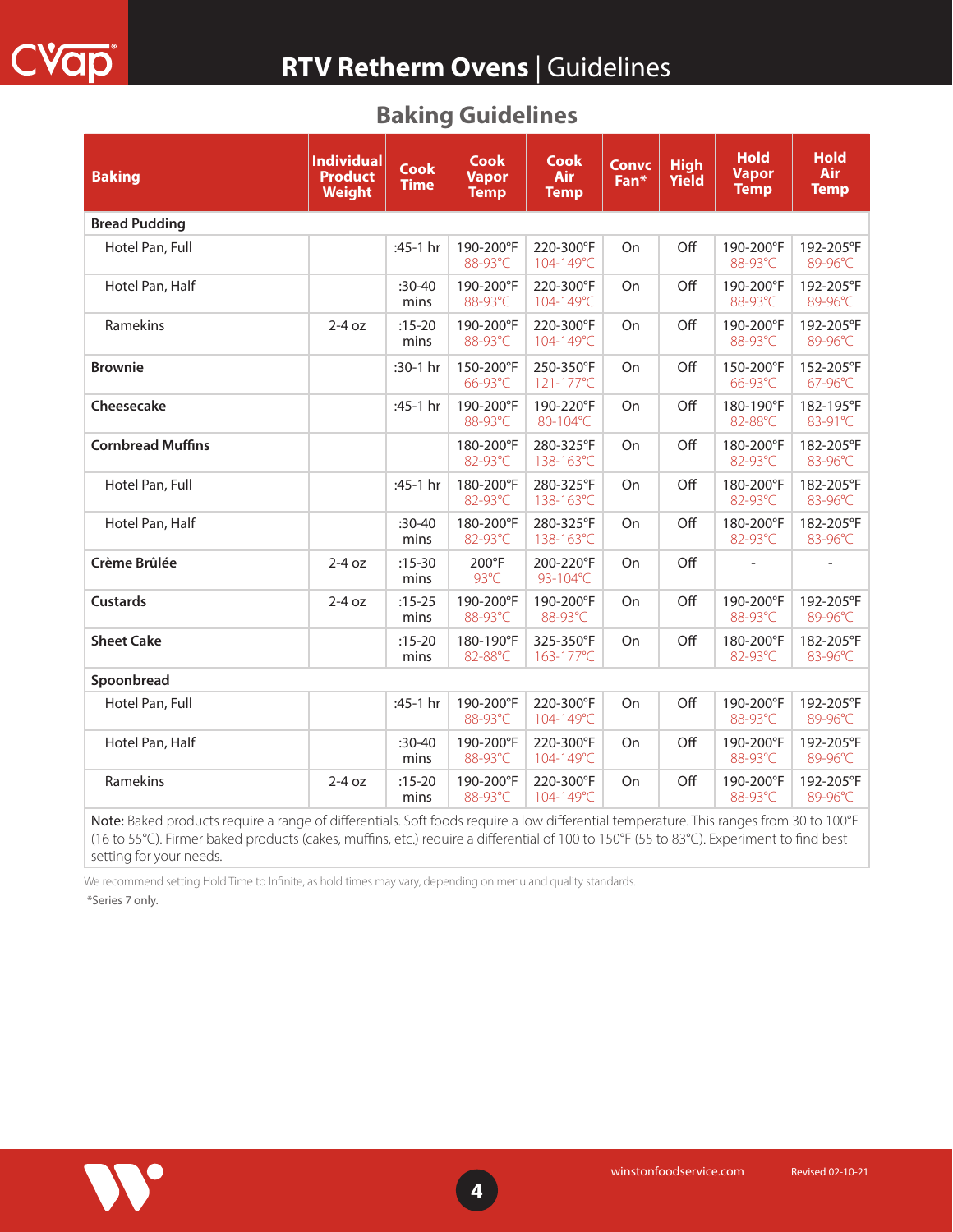## **Braising Guidelines**

<span id="page-4-0"></span>

| <b>Braising</b>                                                                                                                      | <b>Individual</b><br><b>Product</b><br><b>Weight</b> | <b>Cook</b><br><b>Time</b> | <b>Cook</b><br><b>Vapor</b><br><b>Temp</b> | <b>Cook</b><br>Air<br><b>Temp</b> | <b>Convc</b><br>Fan <sup>*</sup> | <b>High</b><br><b>Yield</b> | <b>Hold</b><br><b>Vapor</b><br><b>Temp</b> | <b>Hold</b><br><b>Air</b><br><b>Temp</b> |
|--------------------------------------------------------------------------------------------------------------------------------------|------------------------------------------------------|----------------------------|--------------------------------------------|-----------------------------------|----------------------------------|-----------------------------|--------------------------------------------|------------------------------------------|
| <b>Beef</b>                                                                                                                          |                                                      |                            |                                            |                                   |                                  |                             |                                            |                                          |
| <b>Brisket, Boneless, Portioned</b>                                                                                                  | $1-2$ lbs                                            | $4-6$ hrs                  | 180-200°F<br>82-93°C                       | 210-300°F<br>99-149°C             | On                               | Off                         | 180-200°F<br>82-93°C                       | 182-205°F<br>83-96°C                     |
| Chuck, Shoulder Clod,<br><b>Portioned</b>                                                                                            | $1-2$ lbs                                            | $4-6$ hrs                  | 180-200°F<br>82-93°C                       | 210-300°F<br>99-149°C             | On                               | Off                         | 180-200°F<br>82-93°C                       | 182-205°F<br>83-96°C                     |
| <b>Oxtails</b>                                                                                                                       |                                                      | $2-3$ hrs                  | 180-200°F<br>82-93°C                       | 210-300°F<br>99-149°C             | On                               | Off                         | 180-200°F<br>82-93°C                       | 182-205°F<br>83-96°C                     |
| <b>Rib, Back Ribs</b>                                                                                                                |                                                      | $3-5$ hrs                  | 180-200°F<br>82-93°C                       | 210-300°F<br>99-149°C             | <b>On</b>                        | Off                         | 180-200°F<br>82-93°C                       | 182-205°F<br>83-96°C                     |
| <b>Short Rib, Bone-In</b>                                                                                                            | $2-3$ lbs                                            | $2-4$ hrs                  | 180-200°F<br>82-93°C                       | 210-300°F<br>99-149°C             | On                               | Off                         | 180-200°F<br>82-93°C                       | 182-205°F<br>83-96°C                     |
| <b>Short Rib, Boneless</b>                                                                                                           | $1-2$ lbs                                            | $2-3$ hrs                  | 180-200°F<br>82-93°C                       | 210-300°F<br>99-149°C             | On                               | Off                         | 180-200°F<br>$82 - 93^{\circ}$ C           | 182-205°F<br>83-96°C                     |
| <b>Tongue, Swiss Cut</b>                                                                                                             | $1.5 - 2.5$ lbs                                      | $3-5$ hrs                  | 180-200°F<br>82-93°C                       | 210-300°F<br>99-149°C             | On                               | Off                         | 180-200°F<br>82-93°C                       | 182-205°F<br>83-96°C                     |
| Lamb                                                                                                                                 |                                                      |                            |                                            |                                   |                                  |                             |                                            |                                          |
| Foreshank                                                                                                                            | $1-2$ lbs                                            | $3-5$ hrs                  | 180-200°F<br>82-93°C                       | 210-300°F<br>99-149°C             | On                               | Off                         | 180-200°F<br>82-93°C                       | 182-205°F<br>83-96°C                     |
| <b>Hindshank</b>                                                                                                                     | $1-2$ lbs                                            | $3-5$ hrs                  | 180-200°F<br>82-93°C                       | 210-300°F<br>99-149°C             | On                               | Off                         | 180-200°F<br>82-93°C                       | 182-205°F<br>83-96°C                     |
| Leg, Boneless, Netted                                                                                                                | $5-8$ lbs                                            | $3-5$ hrs                  | 180-200°F<br>82-93°C                       | 210-300°F<br>99-149°C             | On                               | Off                         | 180-200°F<br>82-93°C                       | 182-205°F<br>83-96°C                     |
| Leg, Inside, Boneless                                                                                                                | $1-2$ lbs                                            | $1-2$ hrs                  | 180-200°F<br>82-93°C                       | 210-300°F<br>99-149°C             | On                               | Off                         | 180-200°F<br>82-93°C                       | 182-205°F<br>83-96°C                     |
| <b>Shoulder, Outside, Boneless</b>                                                                                                   | $2-5$ lbs                                            | $2-4$ hrs                  | 180-200°F<br>82-93°C                       | 210-300°F<br>99-149°C             | 0n                               | Off                         | 180-200°F<br>82-93°C                       | 182-205°F<br>83-96°C                     |
| <b>Shoulder, Ribs</b>                                                                                                                | $1-4$ lbs                                            | $2-4$ hrs                  | 180-200°F<br>82-93°C                       | 210-300°F<br>99-149°C             | On                               | Off                         | 180-200°F<br>82-93°C                       | 182-205°F<br>83-96°C                     |
| Shoulder, Square Cut,<br><b>Boneless</b>                                                                                             | $4-7$ lbs                                            | $3-5$ hrs                  | 180-200°F<br>82-93°C                       | 210-300°F<br>99-149°C             | On                               | Off                         | 180-200°F<br>82-93°C                       | 182-205°F<br>83-96°C                     |
| <b>Other</b>                                                                                                                         |                                                      |                            |                                            |                                   |                                  |                             |                                            |                                          |
| <b>Chicken, Quartered</b>                                                                                                            |                                                      | $2-3$ hrs                  | 180-200°F<br>82-93°C                       | 210-300°F<br>99-149°C             | On                               | Off                         | 180-200°F<br>82-93°C                       | 182-205°F<br>83-96°C                     |
| Duck, Quartered                                                                                                                      |                                                      | $3-4$ hrs                  | 180-200°F<br>82-93°C                       | 210-300°F<br>99-149°C             | On                               | Off                         | 180-200°F<br>82-93°C                       | 182-205°F<br>83-96°C                     |
| <b>Potatoes, New or Quartered</b>                                                                                                    |                                                      | $1-2$ hrs                  | 180-200°F<br>82-93°C                       | 210-300<br>99-149°C               | On                               | Off                         | 180-200°F<br>82-93°C                       | 182-205°F<br>83-96°C                     |
| <b>Roulades</b>                                                                                                                      | 8 oz-2 lbs                                           | :30-1 hr                   | 180-200°F<br>82-93°C                       | 210-300°F<br>99-149°C             | On                               | Off                         | 180-200°F<br>82-93°C                       | 182-205°F<br>83-96°C                     |
| <b>Vegetables</b>                                                                                                                    |                                                      | $:30-2$<br>hrs             | 180-200°F<br>82-93°C                       | 210-300°F<br>99-149°C             | On                               | Off                         | 180-200°F<br>82-93°C                       | 182-205°F<br>83-96°C                     |
| Note: Braising products requires a differential range from 30 to 100°F (16 to 55°C). Experiment to find best setting for your needs. |                                                      |                            |                                            |                                   |                                  |                             |                                            |                                          |

We recommend setting Hold Time to Infinite, as hold times may vary, depending on menu and quality standards.

\*Series 7 only.



**5**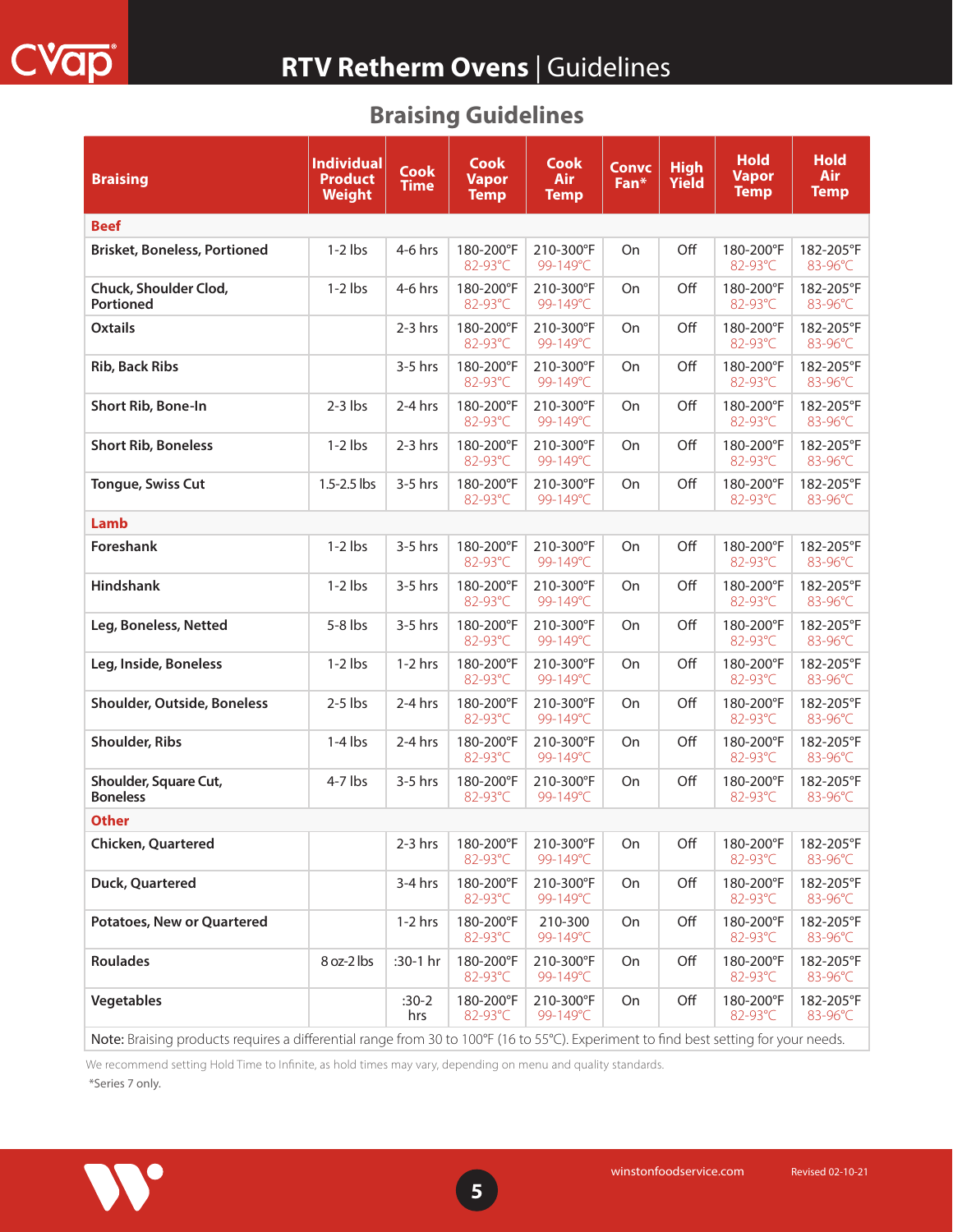| <b>Braising</b>             | <b>Individual</b><br><b>Product</b><br><b>Weight</b> | <b>Cook</b><br><b>Time</b> | <b>Cook</b><br><b>Vapor</b><br><b>Temp</b> | <b>Cook</b><br>Air<br><b>Temp</b> | <b>Convc</b><br>Fan* | <b>High</b><br><b>Yield</b> | <b>Hold</b><br><b>Vapor</b><br><b>Temp</b> | <b>Hold</b><br><b>Air</b><br><b>Temp</b> |
|-----------------------------|------------------------------------------------------|----------------------------|--------------------------------------------|-----------------------------------|----------------------|-----------------------------|--------------------------------------------|------------------------------------------|
| <b>Pork</b>                 |                                                      |                            |                                            |                                   |                      |                             |                                            |                                          |
| <b>Belly</b>                | $1-2$ lbs                                            | $2-4$ hrs                  | 180-200°F<br>82-93°C                       | 210-300°F<br>99-149°C             | On                   | Off                         | 180-200°F<br>82-93°C                       | 182-205°F<br>83-96°C                     |
| Hocks, Cooked/Smoked        | $.5 - 1.5$ lbs                                       | $1.5 - 2.5$<br>hrs         | 180-200°F<br>82-93°C                       | 210-300°F<br>99-149°C             | On                   | Off                         | 180-200°F<br>82-93°C                       | 182-205°F<br>83-96°C                     |
| Loin, Back Ribs             | $1.5 - 2.5$ lbs                                      | $2-4$ hrs                  | 180-200°F<br>82-93°C                       | 210-300°F<br>99-149°C             | On                   | Off                         | 180-200°F<br>82-93°C                       | 182-205°F<br>83-96°C                     |
| Loin, Country-Style Ribs    | $2-3$ lbs                                            | $2-4$ hrs                  | 180-200°F<br>82-93°C                       | 210-300°F<br>99-149°C             | On                   | Off                         | 180-200°F<br>82-93°C                       | 182-205°F<br>83-96°C                     |
| <b>Pigs Feet</b>            |                                                      | $3-5$ hrs                  | 180-200°F<br>82-93°C                       | 210-300°F<br>99-149°C             | On                   | Off                         | 180-200°F<br>82-93°C                       | 182-205°F<br>83-96°C                     |
| Spareribs, St. Louis Style  | 1.5-3 lbs                                            | 2-4 hrs                    | 180-200°F<br>82-93°C                       | 210-300°F<br>99-149°C             | On                   | Off                         | 180-200°F<br>82-93°C                       | 182-205°F<br>83-96°C                     |
| <b>Veal</b>                 |                                                      |                            |                                            |                                   |                      |                             |                                            |                                          |
| <b>Cheeks</b>               | $.5-1$ lb                                            | $3-4$ hrs                  | 180-200°F<br>82-93°C                       | 210-300°F<br>99-149°C             | On                   | Off                         | 180-200°F<br>82-93°C                       | 182-205°F<br>83-96°C                     |
| Chuck, Shoulder Clod, Roast | $3-6$ lbs                                            | $3-5$ hrs                  | 180-200°F<br>82-93°C                       | 210-300°F<br>99-149°C             | On                   | Off                         | 180-200°F<br>82-93°C                       | 182-205°F<br>83-96°C                     |
| Foreshank                   | $1-5$ lbs                                            | $3-5$ hrs                  | 180-200°F<br>82-93°C                       | 210-300°F<br>99-149°C             | On                   | Off                         | 180-200°F<br>82-93°C                       | 182-205°F<br>83-96°C                     |
| <b>Hindshank</b>            | $1-5$ lbs                                            | $3-5$ hrs                  | 180-200°F<br>82-93°C                       | 210-300°F<br>99-149°C             | On                   | Off                         | 180-200°F<br>82-93°C                       | 182-205°F<br>83-96°C                     |
| Leg, Boneless, Roast        | 7-10 lbs                                             | 4-6 hrs                    | 180-200°F<br>82-93°C                       | 210-300°F<br>99-149°C             | On                   | Off                         | 180-200°F<br>82-93°C                       | 182-205°F<br>83-96°C                     |
| Leg, Top Round, Cap Off     | $3-8$ lbs                                            | $3-5$ hrs                  | 180-200°F<br>82-93°C                       | 210-300°F<br>99-149°C             | On                   | Off                         | 180-200°F<br>82-93°C                       | 182-205°F<br>83-96°C                     |
| Osso Buco, Hindshank        | $2-8$ oz                                             | $2-3$ hrs                  | 180-200°F<br>82-93°C                       | 210-300°F<br>99-149°C             | On                   | Off                         | 180-200°F<br>82-93°C                       | 182-205°F<br>83-96°C                     |
| <b>Tongue, Swiss Cut</b>    | $1-2$ lbs                                            | $4-5$ hrs                  | 180-200°F<br>82-93°C                       | 210-300°F<br>99-149°C             | On                   | Off                         | 180-200°F<br>82-93°C                       | 182-205°F<br>83-96°C                     |

## **Braising Guidelines**

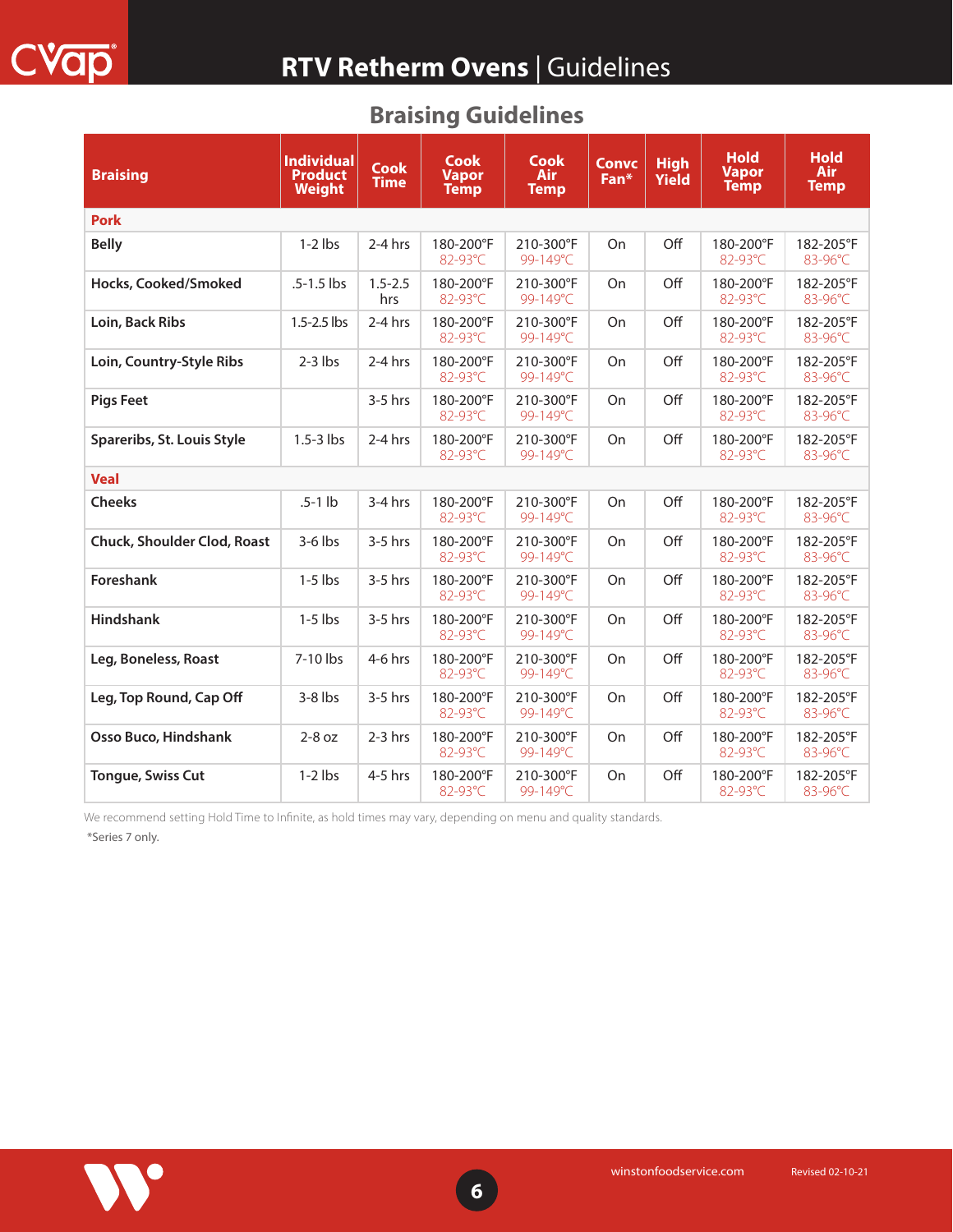<span id="page-6-0"></span>

| <b>Poaching / Confit</b>                                                                                                                                                                                                                                              | <b>Individual</b><br><b>Product</b><br><b>Weight</b> | Cook<br>Time | <b>Cook</b><br><b>Vapor</b><br><b>Temp</b> | <b>Cook</b><br>Air<br><b>Temp</b> | <b>Convc</b><br>Fan <sup>*</sup> | <b>High</b><br>Yield | <b>Hold</b><br><b>Vapor Temp</b> | <b>Hold</b><br>Air<br><b>Temp</b> |
|-----------------------------------------------------------------------------------------------------------------------------------------------------------------------------------------------------------------------------------------------------------------------|------------------------------------------------------|--------------|--------------------------------------------|-----------------------------------|----------------------------------|----------------------|----------------------------------|-----------------------------------|
| <b>Pork</b>                                                                                                                                                                                                                                                           |                                                      | $3-6$ hrs    | 140-180°F<br>$60 - 82$ °C                  | 140-200°F<br>$60-93$ °C           | <b>On</b>                        | Off                  | 140-180°F<br>$60 - 82^{\circ}C$  | 142-185°F<br>$61 - 85^{\circ}$ C  |
| <b>Poultry</b>                                                                                                                                                                                                                                                        |                                                      |              |                                            |                                   |                                  |                      |                                  |                                   |
| Chicken, Quarter                                                                                                                                                                                                                                                      |                                                      | $2-6$ hrs    | 140-180°F<br>$60 - 82$ °C                  | 140-200°F<br>$60-93$ °C           | <b>On</b>                        | Off                  | 140-180°F<br>$60 - 82^{\circ}C$  | 142-185°F<br>$61 - 85^{\circ}$ C  |
| Duck, Quartered                                                                                                                                                                                                                                                       |                                                      | $2-6$ hrs    | 140-180°F<br>$60 - 82$ °C                  | 140-200°F<br>$60-93$ °C           | On                               | Off                  | 140-180°F<br>$60 - 82^{\circ}C$  | 142-185°F<br>$61-85^{\circ}$ C    |
| <b>Game Birds</b>                                                                                                                                                                                                                                                     |                                                      | $1-2$ hrs    | 140-180°F<br>$60 - 82$ °C                  | 140-200°F<br>$60-93$ °C           | On                               | Off                  | 140-180°F<br>$60 - 82^{\circ}C$  | 142-185°F<br>$61 - 85^{\circ}$ C  |
| <b>Other</b>                                                                                                                                                                                                                                                          |                                                      |              |                                            |                                   |                                  |                      |                                  |                                   |
| <b>Potatoes</b>                                                                                                                                                                                                                                                       |                                                      | $1-2$ hrs    | 160-180°F<br>60-82°C                       | 160-200°F<br>71-93°C              | On                               | Off                  | 160-180°F<br>$60 - 82$ °C        | 162-185°F<br>72-85°C              |
| <b>Seafood</b>                                                                                                                                                                                                                                                        |                                                      | :30-1 hrs    | 130-180°F<br>54-82°C                       | 130-200°F<br>54-93°C              | On                               | Off                  | 130-180°F<br>54-82°C             | 132-185°F<br>56-85°C              |
| <b>Tongue</b>                                                                                                                                                                                                                                                         |                                                      | $4-6$ hrs    | 140-180°F<br>$60 - 82$ °C                  | 140-200°F<br>$60-93$ °C           | On                               | Off                  | 140-180°F<br>$60 - 82^{\circ}C$  | 142-185°F<br>$61 - 85^{\circ}$ C  |
| <b>Vegetables</b>                                                                                                                                                                                                                                                     |                                                      | $1-2$ hrs    | 170-190°F<br>76-88°C                       | 170-210°F<br>76-99°C              | <b>On</b>                        | Off                  | 170-190°F<br>76-88°C             | 172-195°F<br>78-91°C              |
| $\mathbf{M}$ is $\mathbf{D}$ and $\mathbf{C}$ is the contract of $\mathbf{C}$ and $\mathbf{C}$ is the contract of $\mathbf{C}$ is the contract of $\mathbf{C}$ is the contract of $\mathbf{C}$ is the contract of $\mathbf{C}$ is the contract of $\mathbf{C}$ is the |                                                      |              |                                            |                                   |                                  |                      |                                  |                                   |

Note: Poaching/confit requires a differential range of 0 to 20°F (0 to 11°C). Experiment to find best setting for your needs.

We recommend setting Hold Time to Infinite, as hold times may vary, depending on menu and quality standards.

\*Series 7 only.

## **Proofing Guidelines**

| Proofing      | Individual<br><b>Product</b><br><b>Weight</b>                                                                         | $\vert$ Cook Time $\vert$ | <b>Cook</b><br><b>Vapor</b><br>Temp      | <b>Cook</b><br><b>Air</b><br>Temp        | <b>Convc</b><br>Fan* | <b>High</b><br><b>Yield</b> | <b>Hold</b><br><b>Vapor</b><br><b>Temp</b> | <b>Hold</b><br>Air<br><b>Temp</b> |  |  |
|---------------|-----------------------------------------------------------------------------------------------------------------------|---------------------------|------------------------------------------|------------------------------------------|----------------------|-----------------------------|--------------------------------------------|-----------------------------------|--|--|
| Yeast, Dough  | Varies                                                                                                                | :20-40<br>mins            | $90-100^{\circ}F$<br>$32 - 38^{\circ}C$  | $90-100^{\circ}F$<br>$32 - 38^{\circ}$ C | On                   | Off                         |                                            |                                   |  |  |
| Yeast, Sponge | Varies                                                                                                                | :15-20<br>mins            | $90-100^{\circ}F$<br>$32 - 38^{\circ}$ C | $90-100^{\circ}F$<br>$32 - 38^{\circ}C$  | On                   | Off                         |                                            |                                   |  |  |
|               | Note: Proofing requires a differential range of 0 to 10°F (0 to 5°C). Experiment to find best setting for your needs. |                           |                                          |                                          |                      |                             |                                            |                                   |  |  |

\*Series 7 only. Time is dependent on type of dough. The heavier and the more inclusions inside dough, the longer the proof.

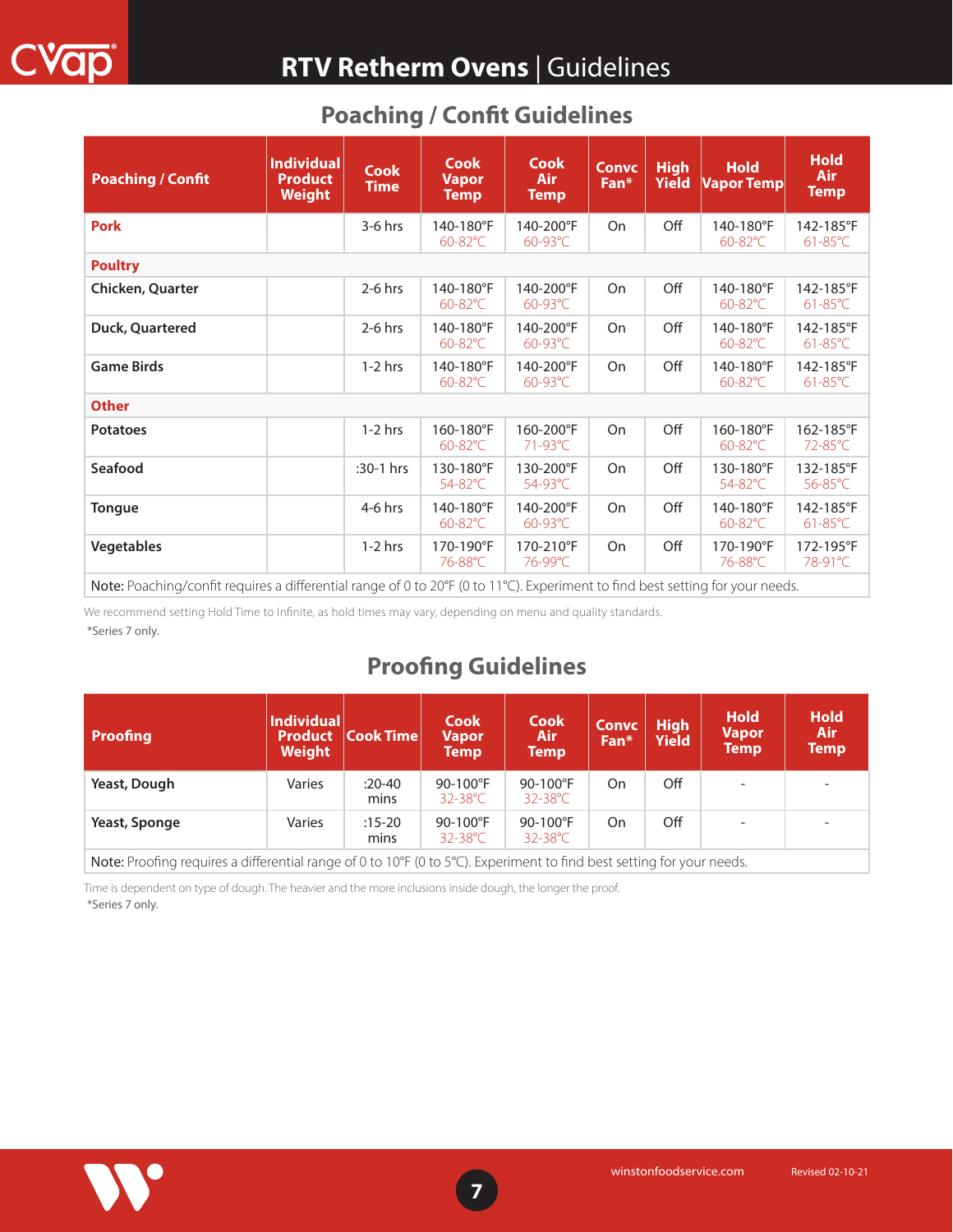## **Retherming Guidelines**

<span id="page-7-0"></span>

| <b>Retherming</b>                                                                                                                                              | <b>Individual</b><br><b>Product</b><br><b>Weight</b> | <b>Cook Time</b> | <b>Cook</b><br><b>Vapor</b><br><b>Temp</b> | <b>Cook</b><br><b>Air</b><br><b>Temp</b> | <b>Convc</b><br>Fan* | <b>High</b><br><b>Yield</b> | <b>Hold</b><br><b>Vapor</b><br><b>Temp</b> | <b>Hold</b><br><b>Air</b><br><b>Temp</b> |  |
|----------------------------------------------------------------------------------------------------------------------------------------------------------------|------------------------------------------------------|------------------|--------------------------------------------|------------------------------------------|----------------------|-----------------------------|--------------------------------------------|------------------------------------------|--|
| <b>Entrees/Casseroles</b><br>(includes products such as<br>lasagna, beef tips, tuna,<br>au gratin potatoes)                                                    |                                                      | :30-2 hrs        | 190-200°F<br>88-93°C                       | 220-325°F<br>104-163°C                   | On                   | Off                         | 190-200°F<br>88-93°C                       | 192-205°F<br>89-96°C                     |  |
| Note: Entree and casserole products require a differential temperature range of 30 to 125°F (16 to 69°C). Experiment to find best<br>setting for your needs.   |                                                      |                  |                                            |                                          |                      |                             |                                            |                                          |  |
| <b>Meats</b>                                                                                                                                                   |                                                      |                  |                                            |                                          |                      |                             |                                            |                                          |  |
| <b>Fully Cooked Meats</b>                                                                                                                                      |                                                      |                  |                                            |                                          |                      |                             |                                            |                                          |  |
| Beef, Ribeye Roll                                                                                                                                              | $9-12$ lbs                                           | 4-7 hrs          | 130-165°F<br>54-74°C                       | 140-215°F<br>60-102°C                    | On                   | Off                         | 135-165°F<br>57-74°C                       | 137-170°F<br>58-77°C                     |  |
| Hamburger                                                                                                                                                      | $2-4$ oz                                             | :30-1 hrs        | 150-200°F<br>66-93°C                       | 150-300°F<br>66-93°C                     | On                   | Off                         | 150-200°F<br>66-93°C                       | 152-205°F<br>67-96°C                     |  |
| Hot Dog                                                                                                                                                        | $2-4$ oz                                             | :30-1 hrs        | 150-200°F<br>66-93°C                       | 150-300°F<br>66-149°C                    | On                   | Off                         | 150-200°F<br>66-93°C                       | 152-205°F<br>67-96°C                     |  |
| Portioned                                                                                                                                                      | 4 oz-1 lbs                                           | $1-2$ hrs        | 130-180°F<br>54-82°C                       | 130-280°F<br>54-138°C                    | On                   | Off                         | 135-180°F<br>57-82°C                       | 137-185°F<br>58-85°C                     |  |
| Whole                                                                                                                                                          | $8-12$ lbs                                           | 4-7 hrs          | 130-180°F<br>54-82°C                       | 130-280°F<br>54-138°C                    | On                   | Off                         | 135-180°F<br>57-82°C                       | 137-185°F<br>58-85°C                     |  |
| Pork, Hams                                                                                                                                                     | $4-8$ lbs                                            | 4-6 hrs          | 170-190°F<br>77-88°C                       | 180-240°F<br>82-116°C                    | On                   | On                          | 170-190°F<br>77-88°C                       | 172-195°F<br>78-91°C                     |  |
| Pork, Ribs                                                                                                                                                     | $1-2.5$ lbs                                          | $2-3$ hrs        | 170-200°F<br>77-93°C                       | 180-250°F<br>82-121°C                    | On                   | On                          | 170-200°F<br>77-93°C                       | 172-205°F<br>78-96°C                     |  |
| Turkeys (fully cooked)                                                                                                                                         |                                                      |                  |                                            |                                          |                      |                             |                                            |                                          |  |
| <b>Roll Boneless</b>                                                                                                                                           | $4-8$ lbs                                            | $2-4$ hrs        | 170-190°F<br>77-88°C                       | 190-240°F<br>88-116°C                    | On                   | Off                         | 170-190°F<br>77-88°C                       | 172-195°F<br>78-91°C                     |  |
| <b>Whole Breast</b>                                                                                                                                            | $4-8$ lbs                                            | $2-4$ hrs        | 170-190°F<br>77-88°C                       | 190-240°F<br>88-116°C                    | On                   | Off                         | 170-190°F<br>77-88°C                       | 172-195°F<br>78-91°C                     |  |
| Note: Fully-cooked protein products require a differential temperature range of 0 to 50°F (0 to 28°C). Experiment to find best<br>setting for your needs.      |                                                      |                  |                                            |                                          |                      |                             |                                            |                                          |  |
| Packaged Foods, Ready-to-Cook (Chubs, Bags, etc.)                                                                                                              |                                                      |                  |                                            |                                          |                      |                             |                                            |                                          |  |
| <b>Moist Soft Foods</b>                                                                                                                                        |                                                      | :30-1 hr         | 180-200°F<br>82-93°C                       | 180-250°F<br>82-121°C                    | On                   | Off                         | 190-200°F<br>88-93°C                       | 192-205°F<br>89-96°C                     |  |
| Soup, Vegetables, Meals, Pastas                                                                                                                                |                                                      |                  |                                            |                                          |                      |                             |                                            |                                          |  |
| Frozen                                                                                                                                                         | $3-5$ lbs                                            | $1-3$ hrs        | 190-200°F<br>88-93°C                       | 190-250°F<br>88-121°C                    | On                   | Off                         | 190-200°F<br>88-93°C                       | 192-205°F<br>89-96°C                     |  |
| Thawed/Slacked                                                                                                                                                 | $3-5$ lbs                                            | 1-1:30 hrs       | 190-200°F<br>88-93°C                       | 190-250°F<br>88-121°C                    | On                   | Off                         | 190-200°F<br>88-93°C                       | 192-205°F<br>89-96°C                     |  |
| Note: Packaged or ready-to-cook products require a differential temperature range of 0 to 50°F (0 to 28°C). Experiment to find best<br>setting for your needs. |                                                      |                  |                                            |                                          |                      |                             |                                            |                                          |  |

We recommend setting Hold Time to Infinite, as hold times may vary, depending on menu and quality standards.

\*Series 7 only.

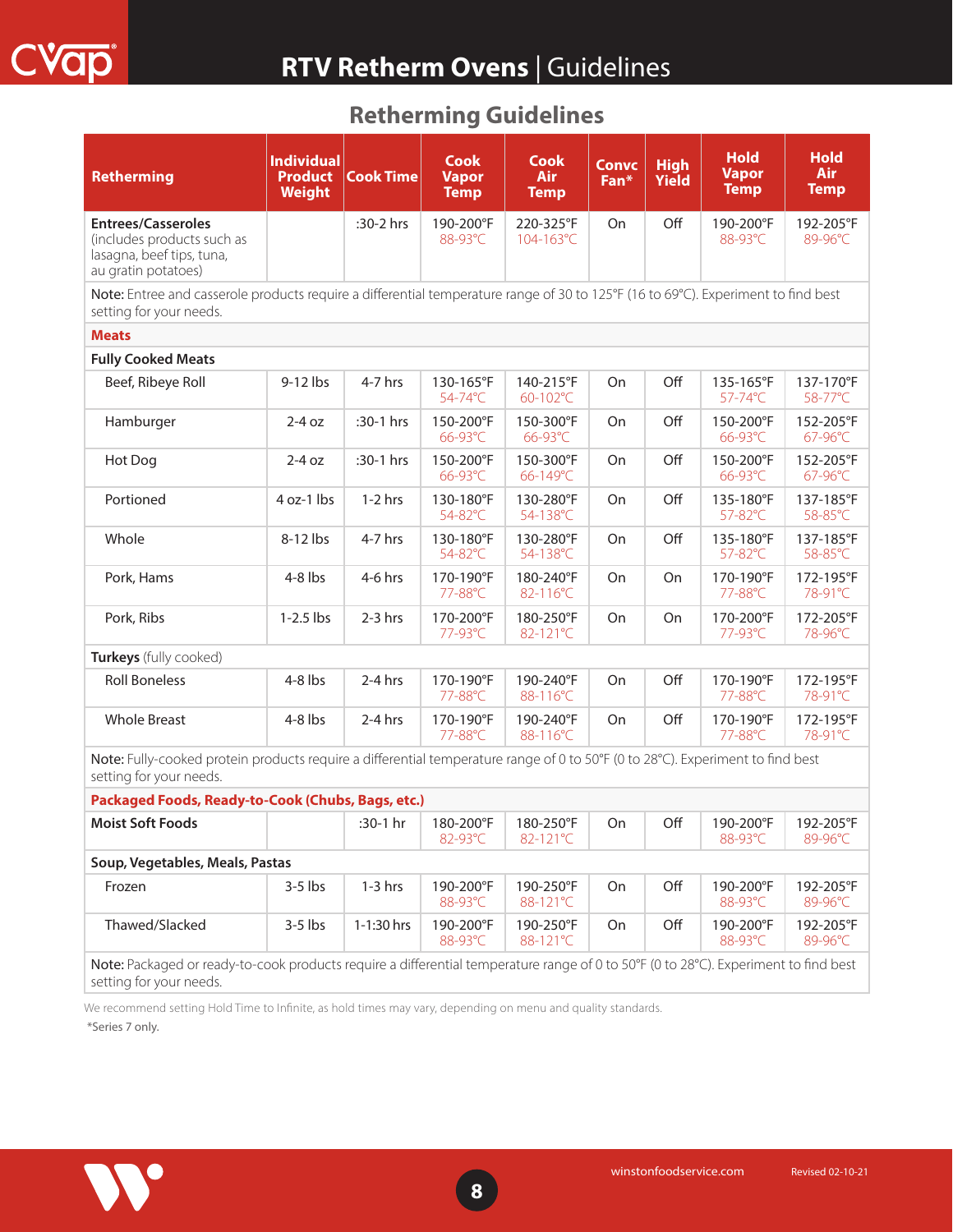# **RTV Retherm Ovens** | Guidelines

<span id="page-8-0"></span>

| <b>Roasting/Slow Roasting</b> | <b>Individual</b><br><b>Product</b><br><b>Weight</b> | <b>Cook</b><br><b>Time</b> | <b>Cook</b><br><b>Vapor</b><br><b>Temp</b> | <b>Cook Air</b><br><b>Temp</b> | <b>Convc</b><br>Fan* | <b>High</b><br><b>Yield</b> | <b>Hold</b><br><b>Vapor</b><br><b>Temp</b> | <b>Hold</b><br><b>Air</b><br><b>Temp</b> |
|-------------------------------|------------------------------------------------------|----------------------------|--------------------------------------------|--------------------------------|----------------------|-----------------------------|--------------------------------------------|------------------------------------------|
| <b>Beef</b>                   |                                                      |                            |                                            |                                |                      |                             |                                            |                                          |
| <b>Beef Ribs</b>              | weight<br>varies                                     | 4-6 hrs                    | 180-200°F<br>82-93°C                       | 230-250°F<br>110-121°C         | On                   | Off                         | 135-145°F<br>57-63°C                       | 136-146°F<br>58-63°C                     |
| <b>Brisket</b>                | $6-12$ lbs                                           | 6-10 hrs                   | 180-200°F<br>82-93°C                       | 200-220°F<br>93-104°C          | On                   | Off                         | 180-200°F<br>82-93°C                       | 182-202°F<br>83-94°C                     |
| <b>Corned Beef</b>            | 5-10 lbs                                             | 4-6 hrs                    | 180-200°F<br>82-93°C                       | 210-220°F<br>99-104°C          | On                   | Off                         | 190-200°F<br>88-93°C                       | 195-200°F<br>91-93°C                     |
| <b>Hamburgers</b>             |                                                      | :30-1 hrs                  | 130-150°F<br>54-66°C                       | 160-250°F<br>71-121°C          | Off                  | Off                         | 135-150°F<br>57-66°C                       | 132-155°F<br>56-68°C                     |
| Loin, Bottom Sirloin Butt     | 5-10 lbs                                             |                            |                                            |                                |                      |                             |                                            |                                          |
| Medium                        |                                                      | $3-6$ hrs                  | 140-145°F<br>$60 - 63^{\circ}C$            | 160-195°F<br>71-91°C           | On                   | On                          | 140-145°F<br>$60-63$ °C                    | 142-150°F<br>$61-66$ °C                  |
| Rare                          |                                                      | 3-6 hrs                    | 130-135°F<br>54-57°C                       | 150-185°F<br>66-85°C           | On                   | On                          | 135-140°F<br>57-60°C                       | 137-142°F<br>58-61°C                     |
| Loin, Top Sirloin Butt        | 8-14 lbs                                             |                            |                                            |                                |                      |                             |                                            |                                          |
| Medium                        |                                                      | 5-7 hrs                    | 140-145°F<br>$60 - 63^{\circ}C$            | 160-195°F<br>71-91°C           | On                   | On                          | 140-145°F<br>$60 - 63^{\circ}C$            | 142-150°F<br>$61-66$ °C                  |
| Rare                          |                                                      | 5-7 hrs                    | 130-135°F<br>54-57°C                       | 150-185°F<br>66-85°C           | On                   | On                          | 135-140°F<br>57-60°C                       | 137-142°F<br>58-61°C                     |
| <b>Meatloaf</b>               | $1-2$ lbs                                            | $:45-1:30$<br>hrs          | 155-165°F<br>68-74°C                       | 350°F<br>$177^{\circ}$ C       | On                   |                             | 155-165°F<br>68-74°C                       | 157-170°F<br>69-77°C                     |
| <b>Portions Filet</b>         | 4 oz-1 lbs                                           | $:15-1$ hrs                | 130-150°F<br>54-66°C                       | 160-350<br>71-177°C            | On                   | Off                         | 135-150°F<br>57-66°C                       | 137-142°F<br>58-61°C                     |
| Rib, Ribeye, Lip-On           | 9-15 lbs                                             |                            |                                            |                                |                      |                             |                                            |                                          |
| Medium                        |                                                      | 5-7 hrs                    | 140-145°F<br>$60-63$ °C                    | 160-220°F<br>71-104°C          | On                   | On                          | 140-145°F<br>$60-63$ °C                    | 142-150°F<br>$61 - 66^{\circ}C$          |
| Rare                          |                                                      | 5-7 hrs                    | 130-135°F<br>54-57°C                       | 150-210°F<br>66-99°C           | On                   | On                          | 135-140°F<br>57-60°C                       | 137-142°F<br>58-61°C                     |
| Rib, Ribeye Roll, Bone In     | 11-16 lbs                                            |                            |                                            |                                |                      |                             |                                            |                                          |
| Medium                        |                                                      | 5-7 hrs                    | 140-145°F<br>$60-63^{\circ}C$              | 160-220°F<br>71-104°C          | On                   | On                          | 140-145°F<br>$60-63$ °C                    | 142-150°F<br>$61-66^{\circ}$ C           |
| Rare                          |                                                      | 5-7 hrs                    | 130-135°F<br>54-57°C                       | 150-210°F<br>66-99°C           | On                   | On                          | 135-140°F<br>57-60°C                       | 137-142°F<br>58-61°C                     |
| Rib, Roast-Ready              | 14-20 lbs                                            |                            |                                            |                                |                      |                             |                                            |                                          |
| Medium                        |                                                      |                            | 140-145°F<br>60-63°C                       | 160-220°F<br>71-104°C          | On                   | On                          | 140-145°F<br>60-63°C                       | 142-150°F<br>$61 - 66^{\circ}C$          |
| Rare                          |                                                      | 6-8 hrs                    | 130-135°F<br>54-57°C                       | 150-210°F<br>66-99°C           | On                   | On                          | 135-140°F<br>57-60°C                       | 137-142°F<br>58-61°C                     |
| Round, Eye of Round           | $3-5$ lbs                                            |                            |                                            |                                |                      |                             |                                            |                                          |
| Medium                        |                                                      | $3-4$ hrs                  | 140-145°F<br>60-63°C                       | 160-195°F<br>71-91°C           | On                   | On                          | 140-145°F<br>60-63°C                       | 142-150°F<br>$61-66^{\circ}C$            |
| Rare                          |                                                      | $3-4$ hrs                  | 130-135°F<br>54-57°C                       | 150-185°F<br>66-85°C           | On                   | On                          | 135-140°F<br>57-60°C                       | 137-142°F<br>58-61°C                     |

## **Slow Roasting Guidelines**

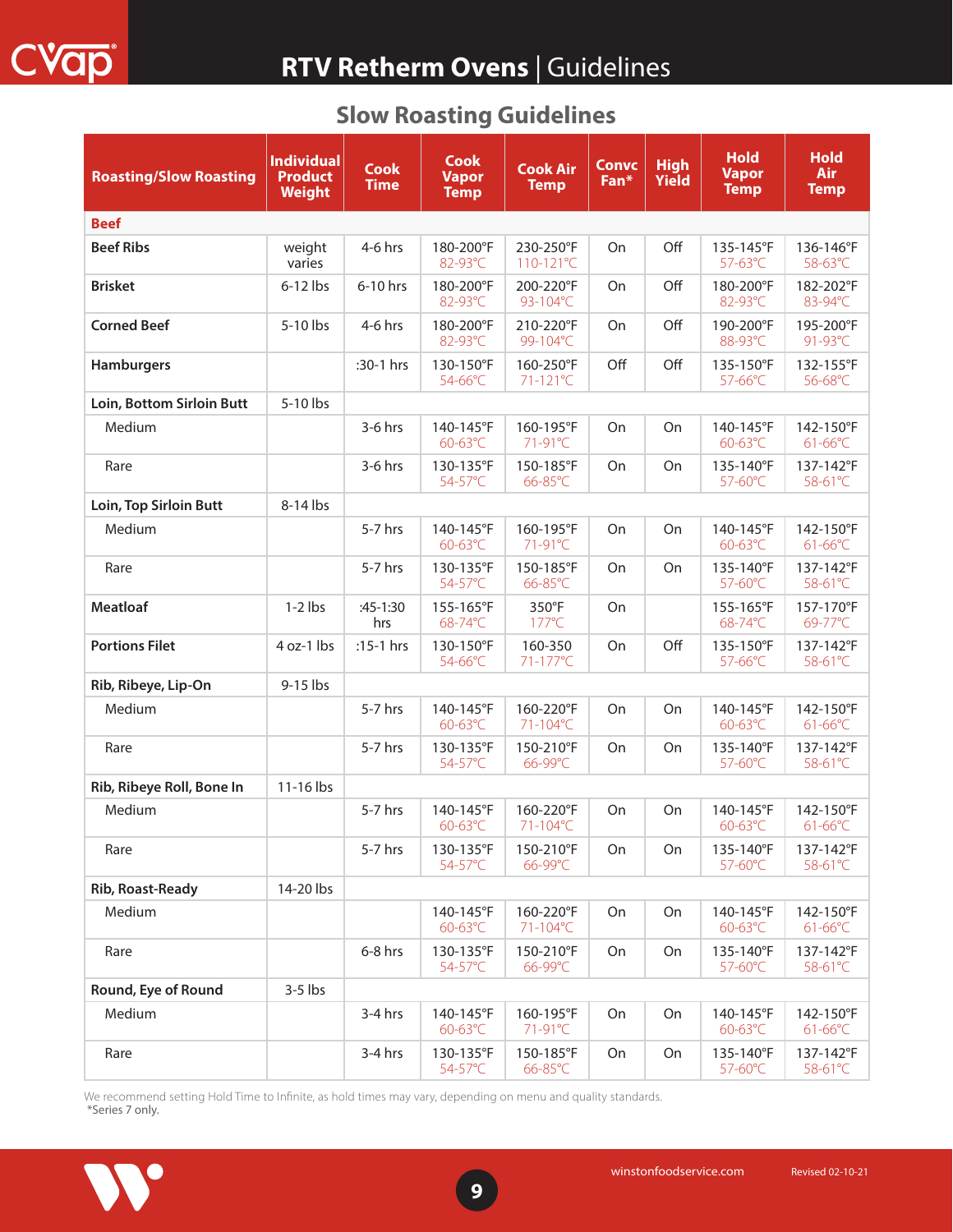

## **RTV Retherm Ovens** | Guidelines

## **Slow Roasting Guidelines**

| <b>Roasting/Slow Roasting</b>                                                                                                                               | <b>Individual</b><br><b>Product</b><br><b>Weight</b> | <b>Cook</b><br><b>Time</b> | <b>Cook</b><br><b>Vapor</b><br><b>Temp</b> | <b>Cook Air</b><br><b>Temp</b> | <b>Convc</b><br>Fan* | <b>High</b><br>Yield | <b>Hold</b><br><b>Vapor</b><br><b>Temp</b> | <b>Hold</b><br><b>Air</b><br><b>Temp</b> |
|-------------------------------------------------------------------------------------------------------------------------------------------------------------|------------------------------------------------------|----------------------------|--------------------------------------------|--------------------------------|----------------------|----------------------|--------------------------------------------|------------------------------------------|
| <b>Beef (continued)</b>                                                                                                                                     |                                                      |                            |                                            |                                |                      |                      |                                            |                                          |
| Round, Knuckle                                                                                                                                              | 8-12 lbs                                             |                            |                                            |                                |                      |                      |                                            |                                          |
| Medium                                                                                                                                                      |                                                      | 4-6 hrs                    | 140-145°F<br>$60 - 63^{\circ}C$            | 160-195°F<br>71-91°C           | <b>On</b>            | <b>On</b>            | 140-145°F<br>$60 - 63^{\circ}C$            | 142-150°F<br>$61-66^{\circ}$ C           |
| Rare                                                                                                                                                        |                                                      | 4-6 hrs                    | 130-135°F<br>54-57°C                       | 150-185°F<br>66-85°C           | On                   | On                   | 135-140°F<br>57-60°C                       | 137-142°F<br>58-61°C                     |
| Round, Outside Round<br>(Flat)                                                                                                                              | 8-16 lbs                                             |                            |                                            |                                |                      |                      |                                            |                                          |
| Medium                                                                                                                                                      |                                                      | $5-7$ hrs                  | 140-145°F<br>$60 - 63^{\circ}C$            | 160-195°F<br>71-91°C           | <b>On</b>            | On                   | 140-145°F<br>$60 - 63^{\circ}C$            | 142-150°F<br>$61 - 66^{\circ}C$          |
| Rare                                                                                                                                                        |                                                      | $5-7$ hrs                  | 130-135°F<br>54-57°C                       | 150-185°F<br>66-85°C           | <b>On</b>            | On                   | 135-140°F<br>57-60°C                       | 137-142°F<br>58-61°C                     |
| Round, Rump (Steamship)                                                                                                                                     | 44-52 lbs                                            |                            |                                            |                                |                      |                      |                                            |                                          |
| Medium                                                                                                                                                      |                                                      | 14-18 hrs                  | 140-145°F<br>60-63°C                       | 160-195°F<br>71-91°C           | On                   | On                   | 140-145°F<br>60-63°C                       | 142-150°F<br>$61-66^{\circ}$ C           |
| Rare                                                                                                                                                        |                                                      | 14-18 hrs                  | 130-135°F<br>54-57°C                       | 150-185°F<br>66-85°C           | On                   | On                   | 135-140°F<br>57-60°C                       | 137-142°F<br>58-61°C                     |
| Round, Top (Inside)                                                                                                                                         | 12-15 lbs                                            |                            |                                            |                                |                      |                      |                                            |                                          |
| Medium                                                                                                                                                      |                                                      | 5-7 hrs                    | 140-145°F<br>60-63°C                       | 160-195°F<br>71-91°C           | On                   | On                   | 140-145°F<br>$60-63$ °C                    | 142-150°F<br>$61-66^{\circ}$ C           |
| Rare                                                                                                                                                        |                                                      | $5-7$ hrs                  | 130-135°F<br>54-57°C                       | 150-185°F<br>66-85°C           | On                   | On                   | 135-140°F<br>57-60°C                       | 137-142°F<br>58-61°C                     |
| Sirloin, Top                                                                                                                                                | 10-16 lbs                                            |                            |                                            |                                |                      |                      |                                            |                                          |
| Medium                                                                                                                                                      |                                                      | $5-7$ hrs                  | 140-145°F<br>60-63°C                       | 160-195°F<br>71-91°C           | <b>On</b>            | <b>On</b>            | 140-145°F<br>$60-63^{\circ}$ C             | 142-150°F<br>$61-66^{\circ}$ C           |
| Rare                                                                                                                                                        |                                                      | 5-7 hrs                    | 130-135°F<br>54-57°C                       | 150-185°F<br>66-85°C           | On                   | On                   | 135-140°F<br>57-60°C                       | 137-142°F<br>58-61°C                     |
| <b>Steak Cuts</b>                                                                                                                                           | 4 oz-1 lbs                                           | :15-1 hrs                  | 130-150°F<br>54-66°C                       | 160-350<br>71-177°C            | On                   | Off                  | 135-150°F<br>57-66°C                       | 132-155°F<br>56-68°C                     |
| <b>Tenderloin</b>                                                                                                                                           | $3-6$ lbs                                            |                            |                                            |                                |                      |                      |                                            |                                          |
| Medium                                                                                                                                                      |                                                      | :45-2 hrs                  | 140-145°F<br>60-63°C                       | 170-245°F<br>71-118°C          | On                   | Off                  | 140-145°F<br>60-63°C                       | 142-150°F<br>$61-66^{\circ}$ C           |
| Rare                                                                                                                                                        |                                                      | :45-2 hrs                  | 130-135°F<br>54-57°C                       | 160-235°F<br>71-113°C          | On                   | Off                  | 135-140°F<br>57-60°C                       | 137-142°F<br>58-61°C                     |
| Note: Slow roasting beef products requires a differential temperature range of 20 to 100°F (11 to 55°C). Experiment to find best<br>setting for your needs. |                                                      |                            |                                            |                                |                      |                      |                                            |                                          |

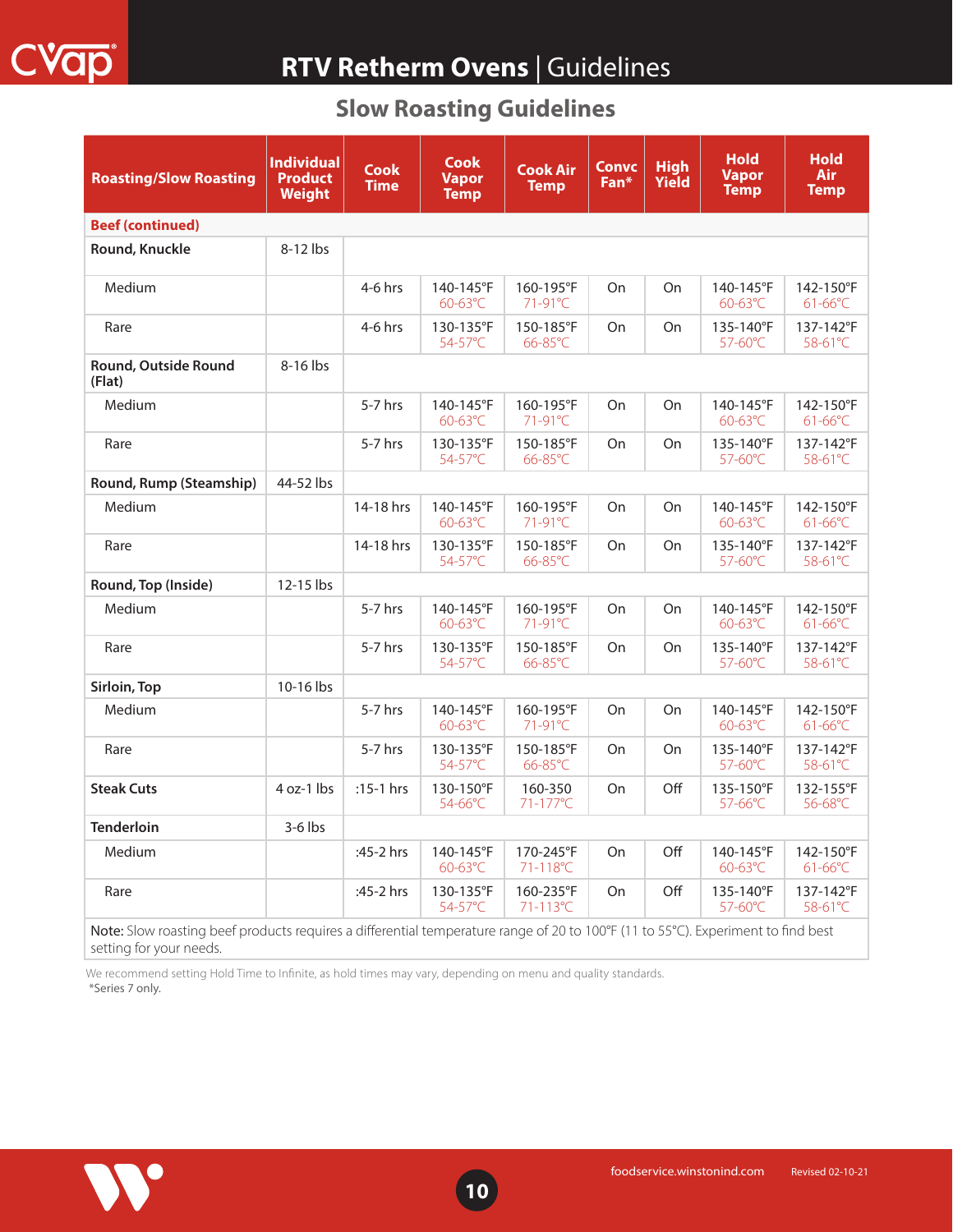| <b>Roasting/Slow Roasting</b>               | <b>Individual</b><br><b>Product</b><br><b>Weight</b> | <b>Cook</b><br><b>Time</b> | <b>Cook</b><br><b>Vapor</b><br><b>Temp</b> | <b>Cook</b><br><b>Air</b><br><b>Temp</b> | <b>Convc</b><br>Fan* | <b>High</b><br><b>Yield</b> | <b>Hold</b><br><b>Vapor</b><br><b>Temp</b> | <b>Hold</b><br><b>Air</b><br><b>Temp</b> |
|---------------------------------------------|------------------------------------------------------|----------------------------|--------------------------------------------|------------------------------------------|----------------------|-----------------------------|--------------------------------------------|------------------------------------------|
| <b>Chicken</b>                              |                                                      |                            |                                            |                                          |                      |                             |                                            |                                          |
| <b>Breast, Boneless</b>                     | $4 oz-1 lb$                                          | :20-1 hrs                  | 140-165°F<br>$60-74$ °C                    | 160-240°F<br>$71 - 116^{\circ}$ C        | On                   | Off                         | 140-165°F<br>60-74°C                       | 142-170°F<br>$61 - 77^{\circ}C$          |
| <b>Halves</b>                               | $1-1.5$ lbs                                          | :45-1 hrs                  | 165-185°F<br>74-85°C                       | 175-260°F<br>79-127°C                    | On                   | Off                         | 165-185°F<br>74-85°C                       | 167-190°F<br>75-88°C                     |
| Legs/Thighs, Quartered                      |                                                      | :30-1 hrs                  | 165-185°F<br>74-85°C                       | 175-260°F<br>79-127°C                    | On                   | Off                         | 165-185°F<br>74-85°C                       | 167-190°F<br>75-88°C                     |
| Whole                                       | $2.25 - 4$ lbs                                       | :45-2 hrs                  | 130-150°F<br>54-66°C                       | 350°F<br>177°C                           | Off                  | Off                         | 135-150°F<br>57-66°C                       | 137-155°F<br>58-68°C                     |
| <b>Lamb</b>                                 |                                                      |                            |                                            |                                          |                      |                             |                                            |                                          |
| Leg, Inside, Boneless                       | $1-2$ lbs                                            | $1-2$ hrs                  | 130-150°F<br>54-66°C                       | 150-250°F<br>$66 - 121$ °C               | On                   | Off                         | 135-150°F<br>57-66°C                       | 137-155°F<br>58-68°C                     |
| Leg, Sirloin Tip                            | $1-2.5$ lbs                                          | $1-2$ hrs                  | 130-150°F<br>54-66°C                       | 150-250°F<br>66-121°C                    | On                   | Off                         | 130-150°F<br>$54 - 66^{\circ}$ C           | 137-155°F<br>58-68°C                     |
| Leg, Steamship, Bone<br>Removed             | $5-9$ lbs                                            | $3-6$ hrs                  | 130-150°F<br>54-66°C                       | 150-250°F<br>66-121°C                    | On                   | Off                         | 130-150°F<br>54-66°C                       | 137-155°F<br>58-68°C                     |
| Leg, Trotter Off, Part Bone-<br>less        | $4-8$ lbs                                            | $3-5$ hrs                  | 130-150°F<br>54-66°C                       | 150-250°F<br>66-121°C                    | On                   | Off                         | 130-150°F<br>54-66°C                       | 137-155°F<br>58-68°C                     |
| Rack, Ribeye Roll                           | $1-2.5$ lbs                                          | $1-2$ hrs                  | 130-140°F<br>54-60°C                       | 160-240°F<br>$71 - 116^{\circ}C$         | On                   | Off                         | 135-140°F<br>57-60°C                       | 137-145°F<br>58-63°C                     |
| <b>Ribs, Breast Bones Off</b>               | $2-4$ lbs                                            | $2.5 - 5$ hrs              | 180-200°F<br>82-93°C                       | 190-230°F<br>88-110°C                    | On                   | On                          | 180-200°F<br>82-93°C                       | 182-205°F<br>83-96°C                     |
| Shoulder, Outside,<br><b>Boneless</b>       | $2-5$ lbs                                            | $2-3$ hrs                  | 130-150°F<br>54-66°C                       | 150-250°F<br>66-121°C                    | On                   | Off                         | 135-150°F<br>57-66°C                       | 137-155°F<br>58-68°C                     |
| <b>Shoulder, Ribs</b>                       | $2-4$ lbs                                            | $2.5 - 5$ hrs              | 180-200°F<br>82-93°C                       | 190-230°F<br>88-110°C                    | On                   | Off                         | 180-200°F<br>82-93°C                       | 182-205°F<br>83-96°C                     |
| Shoulder, Square Cut,<br><b>Boneless</b>    | $4-7$ lbs                                            | $2-4$ hrs                  | 130-150°F<br>54-66°C                       | 150-250°F<br>66-121°C                    | On                   | Off                         | 135-150°F<br>57-66°C                       | 137-155°F<br>58-68°C                     |
| Sirloin, Boneless                           | $2-4$ lbs                                            | $2-3$ hrs                  | 130-150°F<br>54-66°C                       | 150-250°F<br>66-121°C                    | On                   | Off                         | 135-150°F<br>57-66°C                       | 137-155°F<br>58-68°C                     |
| <b>Pork</b>                                 |                                                      |                            |                                            |                                          |                      |                             |                                            |                                          |
| <b>Bacon, Sliced, Layout</b>                | Varies                                               | $:15 - 30$<br>mins         | 150-200°F<br>66-93°C                       | 340-350°F<br>171-177°C                   | On                   | Off                         | 135-140°F<br>57-60°C                       | 160-165°F<br>71-74°C                     |
| Leg, Fresh Ham, Inside                      | $5-8$ lbs                                            | 3-5 hrs                    | 170-190°F<br>77-88°C                       | 190-240°F<br>88-116°C                    | On                   | Off                         | 170-190F<br>77-88°C                        | 172-195°F<br>78-91°C                     |
| Loin, Bone-In, Center Cut,<br>8-Ribs, Roast | $1.5 - 2.2 +$<br>Ibs                                 | 2-4 hrs                    | 145°F<br>$63^{\circ}$ C                    | 155-195°F<br>68-91°C                     | On                   | Off                         | $145^{\circ}$ F<br>$63^{\circ}$ C          | 147-150°F<br>$64-66$ °C                  |
| Loin, Boneless, Roast                       | $6-12$ lbs                                           | 2-4 hrs                    | $145^{\circ}F$<br>$63^{\circ}$ C           | 155-195°F<br>68-91°C                     | On                   | Off                         | 145°F<br>$63^{\circ}$ C                    | 147-150°F<br>64-66°C                     |
| Loin, Country-Style Ribs                    | $2-3$ lbs                                            | $3-5$ hrs                  | 180-200°F<br>82-93°C                       | 200-250°F<br>93-121°C                    | On                   | Off                         | 180-200°F<br>$82-93^{\circ}$ C             | 182-205°F<br>83-96°C                     |
| <b>Pork Chops</b>                           | $4$ oz-1 lb                                          | :15-1 hrs                  | 145-165°F<br>$63-74^{\circ}$ C             | 190-350                                  | On                   | Off                         | 145-165°F<br>$63 - 74^{\circ}C$            | 147-170°F<br>$64-77^{\circ}$ C           |

## **Slow Roasting Guidelines**

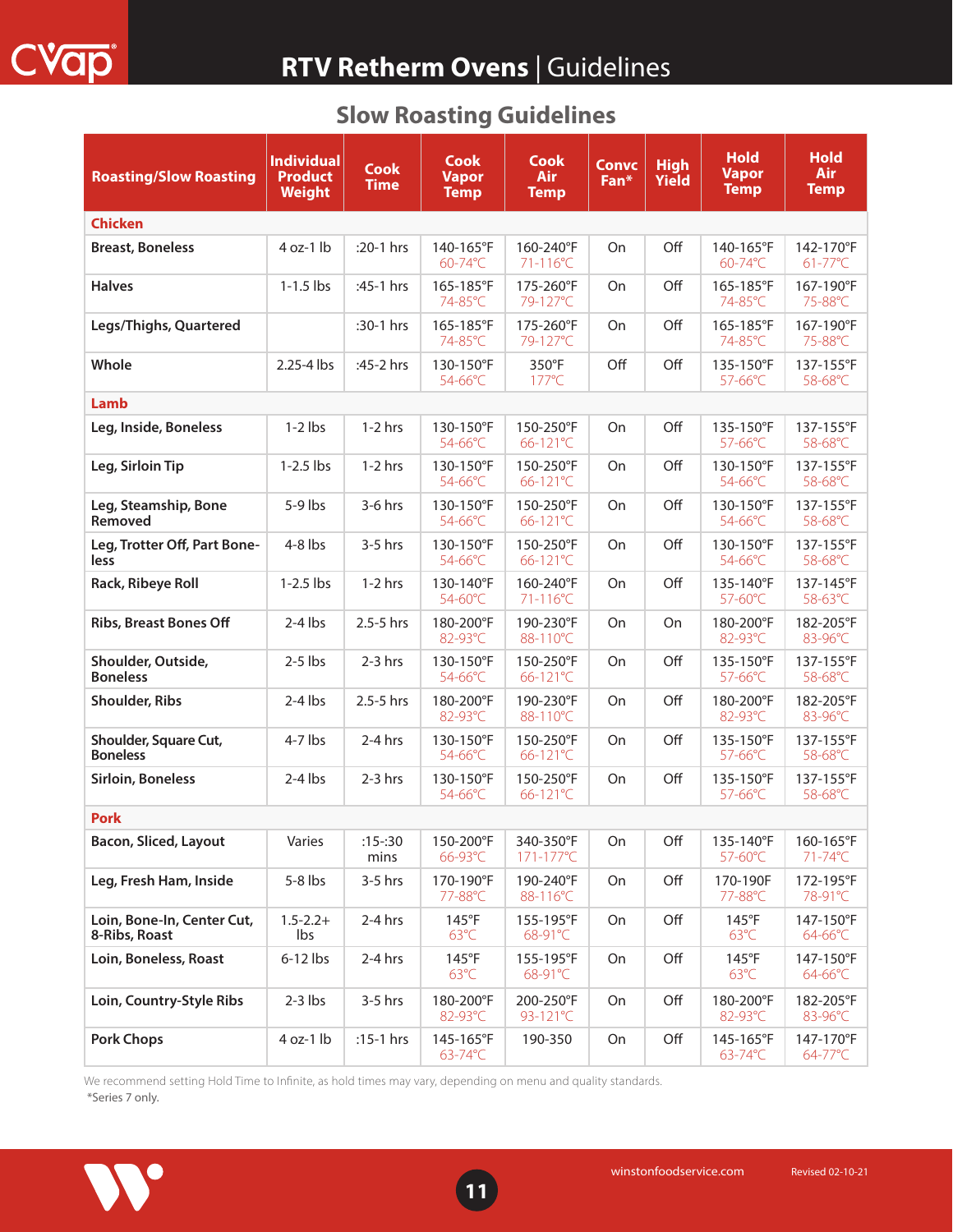## **RTV Retherm Ovens** | Guidelines

| <b>Roasting/Slow Roasting</b>                | <b>Individual</b><br><b>Product</b><br><b>Weight</b> | <b>Cook</b><br><b>Time</b> | Cook<br><b>Vapor</b><br><b>Temp</b> | <b>Cook</b><br><b>Air</b><br><b>Temp</b> | <b>Convc</b><br>Fan* | <b>High</b><br><b>Yield</b> | <b>Hold</b><br><b>Vapor</b><br><b>Temp</b> | <b>Hold</b><br><b>Air</b><br><b>Temp</b> |
|----------------------------------------------|------------------------------------------------------|----------------------------|-------------------------------------|------------------------------------------|----------------------|-----------------------------|--------------------------------------------|------------------------------------------|
| <b>Pork (continued)</b>                      |                                                      |                            |                                     |                                          |                      |                             |                                            |                                          |
| Pork Ribs - Back, Spare,<br><b>St. Louis</b> | $1.5 - 5 + lb$                                       | $3-6$ hrs                  | 180-200°F<br>82-93°C                | 180-240°F<br>82-116°C                    | On                   | Off                         | 180-200°F<br>82-93°C                       | 182-205°F<br>83-96°C                     |
|                                              |                                                      | $:45-1:30$<br>hrs          | $145^{\circ}F$<br>$63^{\circ}$ C    | 235-350°F<br>113-178°C                   | On                   | Off                         | $145^{\circ}$ F<br>$63^{\circ}$ C          | 147-150°F<br>64-66°C                     |
| <b>Roasting Pig, Suckling</b>                | 20-25 lbs                                            | $5-7$ hrs                  | 180-200°F<br>82-93°C                | 280-350°F<br>138-177°C                   | On                   | Off                         | 180-200°F<br>82-93°C                       | 182-205°F<br>83-96°C                     |
| Shoulder, Boston Butt,<br>Bone-In            | $4-12$ lbs                                           | $5-8$ hrs                  | 180-200°F<br>82-93°C                | 180-230°F<br>82-110°C                    | On                   | Off                         | 180-200°F<br>82-93°C                       | 182-205°F<br>83-96°C                     |
| Shoulder, Boston Butt,<br><b>Boneless</b>    | $4-12$ lbs                                           | $5-8$ hrs                  | 180-200°F<br>82-93°C                | 180-230°F<br>82-110°C                    | On                   | Off                         | 180-200°F<br>82-93°C                       | 182-205°F<br>83-96°C                     |
| <b>Shoulder, Picnic</b>                      | $4-12$ lbs                                           | $5-8$ hrs                  | 180-200°F<br>82-93°C                | 180-230°F<br>82-110°C                    | On                   | Off                         | 180-200°F<br>82-93°C                       | 182-205°F<br>83-96°C                     |
| <b>Sausage, Links or Patties</b>             | Varies                                               | :20:40<br>mins             | 150-200°F<br>66-93°C                | 340-350°F<br>$171 - 177^{\circ}$ C       | On                   | Off                         | 135-140°F<br>57-60°C                       | 160-165°F<br>$71 - 74$ °C                |
| <b>Tenderloin</b>                            | $1 - 1.5 +$                                          | $:15-45$<br>mins           | $145^{\circ}$ F<br>$63^{\circ}$ C   | 230-350°F<br>110-177°C                   | On                   | Off                         | $145^{\circ}$ F<br>$63^{\circ}$ C          | 147-150°F<br>64-66°C                     |
|                                              |                                                      | $:1 - 1:30$ hrs            | $145^{\circ}$ F<br>$63^{\circ}$ C   | 145-190°F<br>$63 - 88^{\circ}$ C         | On                   | Off                         | $145^{\circ}F$<br>$63^{\circ}$ C           | 147-150°F<br>64-66°C                     |
| <b>Potatoes</b>                              |                                                      |                            |                                     |                                          |                      |                             |                                            |                                          |
| <b>Halved / Quartered</b>                    |                                                      | $20 - 45$<br>mins          | 130-150°F<br>54-66°C                | 230-350°F<br>110-177°C                   | On                   | Off                         | 135-150°F<br>57-66°C                       | 137-155°F<br>58-68°C                     |
| New, Whole                                   |                                                      | $:30-1:30$<br>hrs          | 130-150°F<br>54-66°C                | 230-350°F<br>110-177°C                   | On                   | Off                         | 135-150°F<br>57-66°C                       | 137-155°F<br>58-68°C                     |
| Quartered                                    |                                                      | $:30-1:30$<br>hrs          | 130-150°F<br>54-66°C                | 230-350°F<br>110-177°C                   | On                   | Off                         | 135-150°F<br>57-66°C                       | 137-155°F<br>58-68°C                     |
| <b>Whole 60-90 ct.</b>                       |                                                      | $1-2$ hrs                  | 150-200°F<br>66-93°C                | 350°F<br>$177^{\circ}$ C                 | <b>On</b>            | Off                         | 175-185°F<br>79-85°C                       | 245-255°F<br>118-124°C                   |
| <b>Turkey</b>                                |                                                      |                            |                                     |                                          |                      |                             |                                            |                                          |
| Legs/Thighs, Quartered                       |                                                      | $:45-1:30$<br>hrs          | 170-190°F<br>77-88°C                | 220-290°F<br>104-143°C                   | On                   | Off                         | 170-190°F<br>77-88°C                       | 172-195°F<br>78-91°C                     |
| <b>Roast, Boneless</b>                       | $4-8$ lbs                                            | 2-4 hrs                    | 170-190°F<br>77-88°C                | 190-240°F<br>88-116°C                    | On                   | Off                         | 170-190°F<br>77-88°C                       | 172-195°F<br>78-91°C                     |
| Whole                                        | 13-20 lbs                                            | 6-8 hrs                    | 170-190°F<br>77-88°C                | 200-265°F<br>93-129°C                    | On                   | Off                         | 170-190°F<br>77-88°C                       | 172-195°F<br>78-91°C                     |
| <b>Seafood</b>                               |                                                      |                            |                                     |                                          |                      |                             |                                            |                                          |
| Fish, Portioned (4-8 oz.)                    | $4 - 12$ oz                                          | $10 - 30$<br>mins          | 140-160°F<br>60-71°C                | 190-350°F<br>88-177°C                    | On                   | Off                         | 140-160°F<br>60-71°C                       | 142-165°F<br>$61-74$ °C                  |
| Fish, Whole (1-2 lbs)                        | $1-2$ lbs                                            | :40-1 hr                   | 140-160°F<br>60-71°C                | 190-350°F<br>88-177°C                    | On                   | Off                         | 140-160°F<br>60-71°C                       | 142-165°F<br>$61 - 74$ °C                |

**12**

## **Slow Roasting Guidelines**

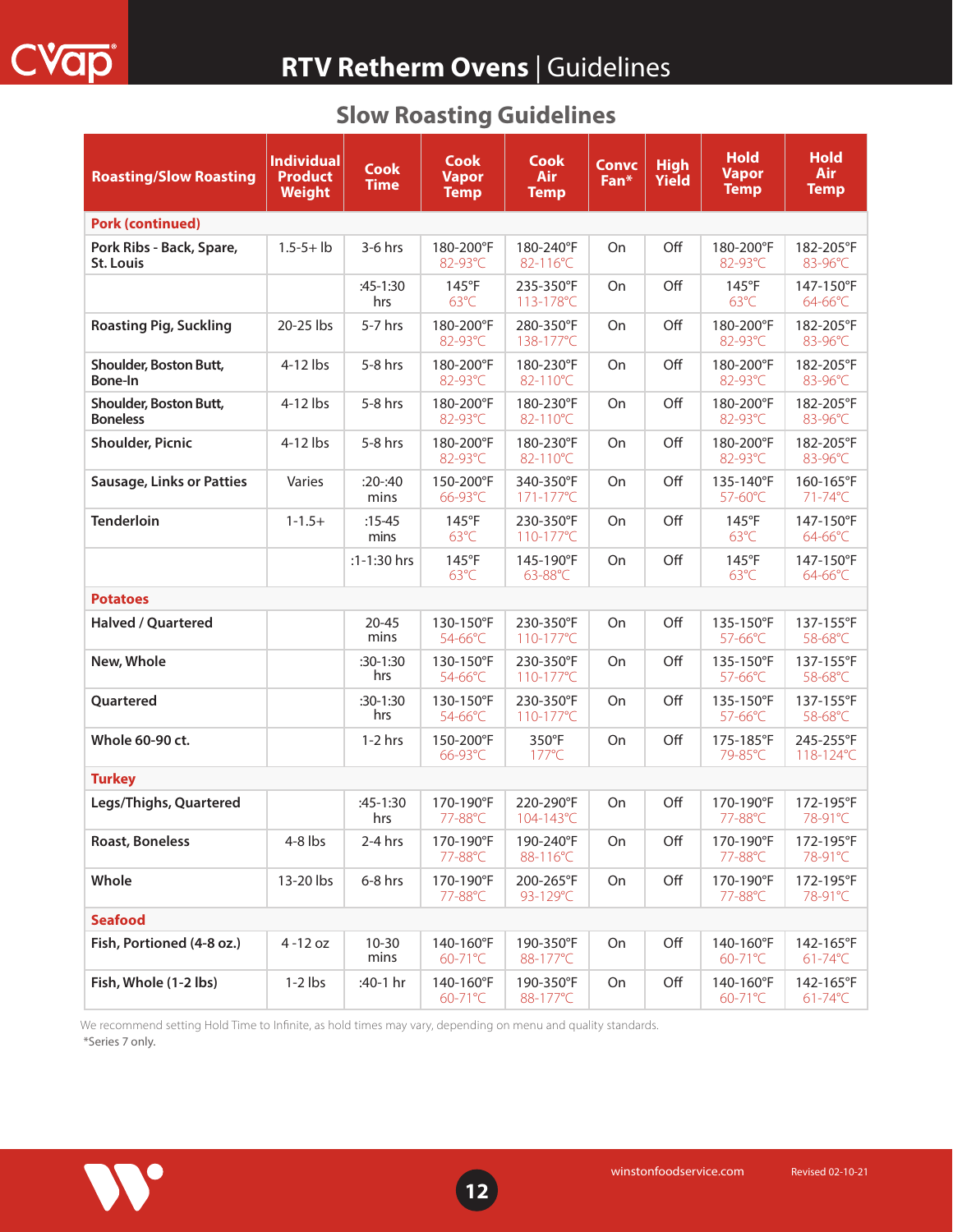| <b>Roasting/Slow Roasting</b>         | <b>Individual</b><br><b>Product</b><br><b>Weight</b> | <b>Cook</b><br><b>Time</b> | <b>Cook</b><br><b>Vapor</b><br><b>Temp</b> | Cook<br><b>Air</b><br><b>Temp</b> | <b>Convc</b><br>Fan* | <b>High</b><br><b>Yield</b> | <b>Hold</b><br><b>Vapor</b><br><b>Temp</b> | <b>Hold</b><br>Air<br><b>Temp</b> |
|---------------------------------------|------------------------------------------------------|----------------------------|--------------------------------------------|-----------------------------------|----------------------|-----------------------------|--------------------------------------------|-----------------------------------|
| <b>Veal</b>                           |                                                      |                            |                                            |                                   |                      |                             |                                            |                                   |
| Chuck, Shoulder Clod,<br><b>Roast</b> | $2-6$ lbs                                            | $2-4$ hrs                  | 130-145°F<br>54-63°C                       | 150-245°F<br>66-118°C             | On                   | Off                         | 135-145°F<br>57-63°C                       | 137-150°F<br>58-66°C              |
| Chuck, Square Cut,<br><b>Boneless</b> | 10-19 lbs                                            | $5-8$ hrs                  | 130-145°F<br>54-63°C                       | 150-245°F<br>66-118°C             | On                   | Off                         | 135-145°F<br>$57-63^{\circ}$ C             | 137-150°F<br>$58 - 66^{\circ}$ C  |
| Hotel Rack, 6-Ribs                    | $3-5$ lbs                                            | $2-4$ hrs                  | 130-145°F<br>54-63°C                       | 150-245°F<br>66-118°C             | On                   | Off                         | 135-145°F<br>$57-63^{\circ}$ C             | 137-150°F<br>58-66°C              |
| Hotel Rack, Chop-Ready,<br>Frenched   | $2-5$ lbs                                            | $2-4$ hrs                  | 130-145°F<br>54-63°C                       | 150-245°F<br>66-118°C             | On                   | Off                         | 135-145°F<br>$57-63^{\circ}$ C             | 137-150°F<br>58-66°C              |
| Legs                                  | 19-27 lbs                                            | 8-10 hrs                   | 130-145°F<br>$54 - 63^{\circ}$ C           | 150-245°F<br>66-118°C             | On                   | Off                         | 135-145°F<br>$57-63^{\circ}$ C             | 137-150°F<br>$58 - 66^{\circ}$ C  |
| Legs, Boneless, Roast<br>Ready        | $7-10$ lbs                                           | $3-6$ hrs                  | 130-145°F<br>54-63°C                       | 150-245°F<br>66-118°C             | On                   | Off                         | 135-145°F<br>$57-63^{\circ}$ C             | 137-150°F<br>58-66°C              |
| Leg, Top Round, Cap Off               | $3-8$ lbs                                            | $2-5$ hrs                  | 130-145°F<br>54-63°C                       | 150-245°F<br>66-118°C             | On                   | Off                         | 135-145°F<br>$57-63^{\circ}$ C             | 137-150°F<br>$58 - 66^{\circ}$ C  |
| Loins, Trimmed                        | $3-7$ lbs                                            | $2-5$ hrs                  | 130-145°F<br>54-63°C                       | 150-245°F<br>66-118°C             | On                   | Off                         | 135-145°F<br>$57-63^{\circ}$ C             | 137-150°F<br>58-66°C              |
| Loin, Strip Loin, Boneless            | $2-5$ lbs                                            | $2-4$ hrs                  | 130-145°F<br>54-63°C                       | 150-245°F<br>66-118°C             | On                   | Off                         | 135-145°F<br>57-63°C                       | 137-150°F<br>58-66°C              |
| Rack, Ribeye, Boneless                | $2-4$ lbs                                            | $2-4$ hrs                  | 130-145°F<br>54-63°C                       | 150-245°F<br>66-118°C             | On                   | Off                         | 135-145°F<br>$57-63^{\circ}$ C             | 137-150°F<br>58-66°C              |

#### **Slow Roasting Guidelines**

\*Series 7 only. We recommend setting Hold Time to Infinite, as hold times may vary, depending on menu and quality standards.

## **Sous Vide Guidelines**

| <b>Sous Vide</b>              | <b>Individual</b><br><b>Product</b><br><b>Weight</b> | <b>Cook</b><br><b>Time</b> | <b>Cook</b><br><b>Vapor</b><br><b>Temp</b> | <b>Cook</b><br>Air.<br><b>Temp</b> | <b>Convc</b><br>Fan <sup>*</sup> | <b>High</b><br><b>Yield</b> | <b>Hold</b><br>Vapor<br><b>Temp</b> | <b>Hold</b><br><b>Air</b><br><b>Temp</b> |
|-------------------------------|------------------------------------------------------|----------------------------|--------------------------------------------|------------------------------------|----------------------------------|-----------------------------|-------------------------------------|------------------------------------------|
| Chicken Breasts***            | $6-8$ oz                                             | 2 hrs                      | $149^{\circ}F$<br>$65^{\circ}$ C           | SV <sup>1</sup>                    | Off                              | Off                         | 149°F<br>$65^{\circ}$ C             | <b>SV</b>                                |
| <b>Pork Chops</b>             | $6-8$ oz                                             | 1 hr                       | 138°F<br>$59^{\circ}$ C                    | SV <sup>1</sup>                    | On                               | Off                         | 138°F<br>$59^{\circ}$ C             | <b>SV</b>                                |
| <b>Salmon Filets</b>          | $6-8$ oz                                             | $:25 \text{ mins}$         | $125^{\circ}$ F<br>$52^{\circ}$ C          | <b>SV</b>                          | Off                              | Off                         | $\overline{\phantom{a}}$            | $\overline{\phantom{a}}$                 |
| Scallops, Sea                 | Any size                                             | $:30 \text{ mins}$         | $123^{\circ}F$<br>$51^{\circ}$ C           | SV <sup>1</sup>                    | Off                              | Off                         | $\overline{\phantom{a}}$            |                                          |
| Shrimp                        | Any size                                             | $:20 \text{ mins}$         | $140^{\circ}$ F<br>$60^{\circ}$ C          | SV <sup>1</sup>                    | On                               | Off                         | ٠                                   |                                          |
| Steaks, Med Rare,<br>1" Thick | $8-16$ oz                                            | 1 <sub>hr</sub>            | $134^{\circ}F$<br>$57^{\circ}$ C           | <b>SV</b>                          | On                               | Off                         | $134^{\circ}F$<br>$57^{\circ}$ C    | <b>SV</b>                                |
| Vegetables**                  | Varies                                               | $:10-60$<br>mins           | 180-200°F<br>82-93°C                       | 180-200°F<br>$82 - 93^{\circ}$ C   | On                               | Off                         |                                     |                                          |

\*\*\*Sous Vide Mode max temp is 150oF. To adjust program at higher temperatures, be sure to set Vapor Temp equal to Air Temp. For example, green beans: Vapor Temp 180oF, Air Temp 180oF, and so forth. When Vapor Temp is equal to Air Temp it creates a high humidity (100% relative humidity) environment that correlates to a typical sous vide bath. Instead of using water, CVap utilizes vapor. \*\*Variability in size will affect the amount of time, especially when targeting a desired texture. SV<sup>1</sup>- Refer to Definitions page for more information.



**13**